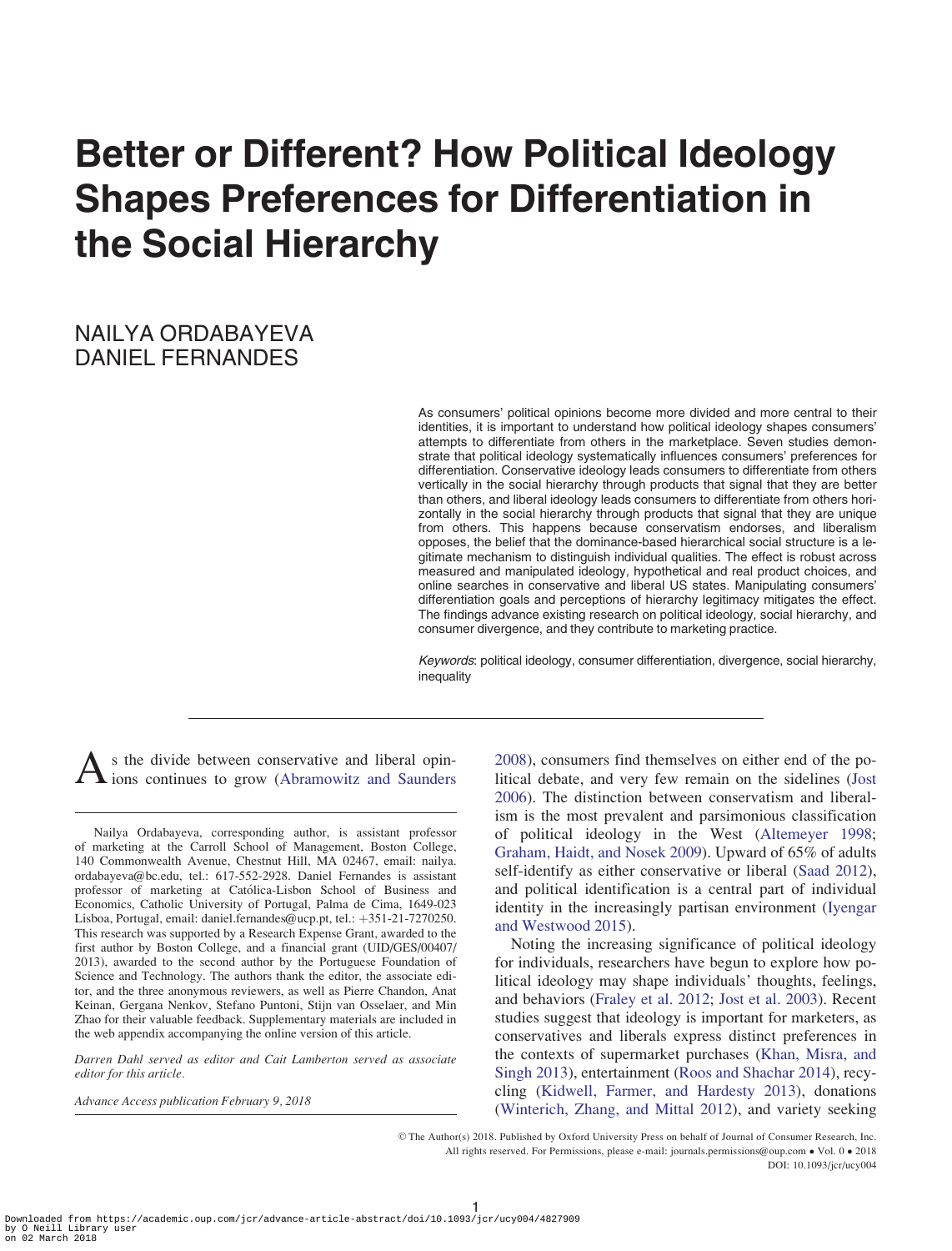[\(Fernandes and Mandel 2014](#page-22-0)). Media pundits also stress the marketing implications of political ideology, noting its potential link to brand preferences. For example, conservatives reportedly drink Coke and shop at Hallmark stores, whereas liberals drink Pepsi and shop at Trader Joe's [\(Experian Simmons 2011\)](#page-22-0). However, although political ideology is a key facet of consumers' identities, little is known about how it may affect consumers' attempts to differentiate their identities from others in the marketplace—a powerful driver of consumer behavior and market outcomes [\(Berger and Heath 2008](#page-21-0); [Snyder and Fromkin 1980;](#page-23-0) [White and Argo 2009;](#page-23-0) [White and Dahl 2006](#page-23-0)). The present research addresses this question.

We draw on a key difference between conservatism and liberalism's attitudes toward the social hierarchy ([Jost](#page-22-0) [et al. 2003\)](#page-22-0). The social hierarchy refers to the differences that exist among individuals in society based on the amount of resources they own compared to others: those who own more resources than others hold dominant positions, and those who own few resources compared to others hold inferior positions ([Pratto et al. 1994;](#page-23-0) [Pratto](#page-23-0) [and Cathey 2002\)](#page-23-0). While both conservatives and liberals agree that a dominance-based hierarchical structure exists in society ([Norton and Ariely 2011](#page-23-0)), conservatives and liberals hold opposing beliefs about the legitimacy of this hierarchical structure [\(Jost et al. 2003;](#page-22-0) [Jost,](#page-22-0) [Federico, and Napier 2009\)](#page-22-0). Conservatives endorse the dominance-based hierarchical structure because they believe that it legitimately reflects individual differences in effort and ability (i.e., winners deserve their dominant positions because they work harder than losers) ([Graham](#page-22-0) [et al. 2009;](#page-22-0) [Jost et al. 2003\)](#page-22-0). In contrast, liberals oppose the dominance-based hierarchical structure and view it as illegitimate because they believe that everyone works hard, but some attain higher positions than others due to luck or social connections ([Jost et al. 2009](#page-22-0); [Kluegel and](#page-22-0) [Smith 1981](#page-22-0)).

Prior work shows that conservatives' and liberals' beliefs about hierarchy legitimacy translate to their distinct attitudes toward policies such as taxes and actions such as donations that redistribute resources in the hierarchy [\(Crawford, Mallinas, and Furman 2015;](#page-22-0) [Graham et al.](#page-22-0) [2009;](#page-22-0) [Ordabayeva and Fernandes 2017\)](#page-23-0). Notably, prior studies rely on correlational data to explore the link between political ideology and hierarchy beliefs [\(Altemeyer](#page-21-0) [1998;](#page-21-0) [Jost et al. 2009\)](#page-22-0), and they shed little light on the boundary conditions of this link [\(Fraley et al. 2012\)](#page-22-0). Past research thus leaves three key questions open: (1) how hierarchy beliefs affect conservatives' and liberals' preferences beyond redistribution; (2) whether there is a causal, not just a correlational, link between ideology and hierarchy beliefs, and (3) what boundary conditions can mitigate this link. Addressing these questions, we propose that conservative and liberal ideologies lead consumers to pursue distinct forms of differentiation in the marketplace.

Consumers have a ubiquitous desire to stand out from the crowd in order to signal who they are to others, and prior studies separately examine two forms of consumer differentiation ([Bellezza, Gino, and Keinan 2014](#page-21-0); [Berger](#page-21-0) [and Heath 2008;](#page-21-0) [Dommer, Swaminathan, and Ahluwalia](#page-22-0) [2013;](#page-22-0) [White and Argo 2009;](#page-23-0) [White and Dahl 2006](#page-23-0)). On the one hand, several studies report that consumers may seek to differentiate themselves vertically in the social hierarchy to show their superior position, role, or success compared to others ([Belk 1988;](#page-21-0) [Ordabayeva and Chandon](#page-23-0) [2011;](#page-23-0) [Vignoles, Chryssochoou, and Breakwell 2000](#page-23-0)). To achieve the goal to differentiate vertically in the hierarchy, consumers buy products that signal that they are better than others ([Dommer et al. 2013\)](#page-22-0). On the other hand, a separate group of studies reports that consumers may seek to differentiate themselves horizontally in the social hierarchy to express their unique traits, personality, and values compared to others [\(Bellezza et al. 2014;](#page-21-0) Chan, Berger, and Van Boven 2012). To achieve the goal to differentiate horizontally in the hierarchy, consumers buy products that signal that they are unique from others ([Chan et al. 2012;](#page-22-0) [Dommer et al. 2013;](#page-22-0) [Tian, Bearden, and Hunter 2001\)](#page-23-0). While prior studies examine when and why consumers diverge, and how divergence is perceived by others ([Bellezza et al. 2014;](#page-21-0) [Berger and Heath 2008](#page-21-0); [White and](#page-23-0) [Dahl 2006\)](#page-23-0), little is known about: (1) how consumers trade off between different forms of differentiation; (2) what drives consumers' distinct differentiation preferences; and (3) when such preferences emerge or disappear. Addressing these open questions on consumer divergence, we propose that conservative and liberal ideologies lead consumers to have distinct preferences for vertical and horizontal differentiation in the social hierarchy.

We propose that conservatism leads consumers to pursue vertical differentiation in the hierarchy through products that signal that they are better than others, and liberalism leads consumers to pursue horizontal differentiation in the hierarchy through products that signal that they are unique from others. The effect of ideology on differentiation preferences emerges because conservative and liberal ideologies endorse distinct beliefs about the legitimacy of the dominance-based hierarchy, but manipulating the goal to differentiate vertically or horizontally in the hierarchy, or changing perceptions of hierarchy legitimacy, mitigates this effect.

Our research contributes to the literature linking political ideology and hierarchy beliefs: (1) by showing that political ideology affects consumers' preferences for differentiation, not just their preferences for redistribution; (2) by showing that ideology has a causal effect, not just a correlational influence, on hierarchy beliefs and preferences; and (3) by identifying interventions that can bridge ideological differences in hierarchy beliefs and preferences. Furthermore, our work contributes to the literature on consumer divergence: (1) by establishing political ideology as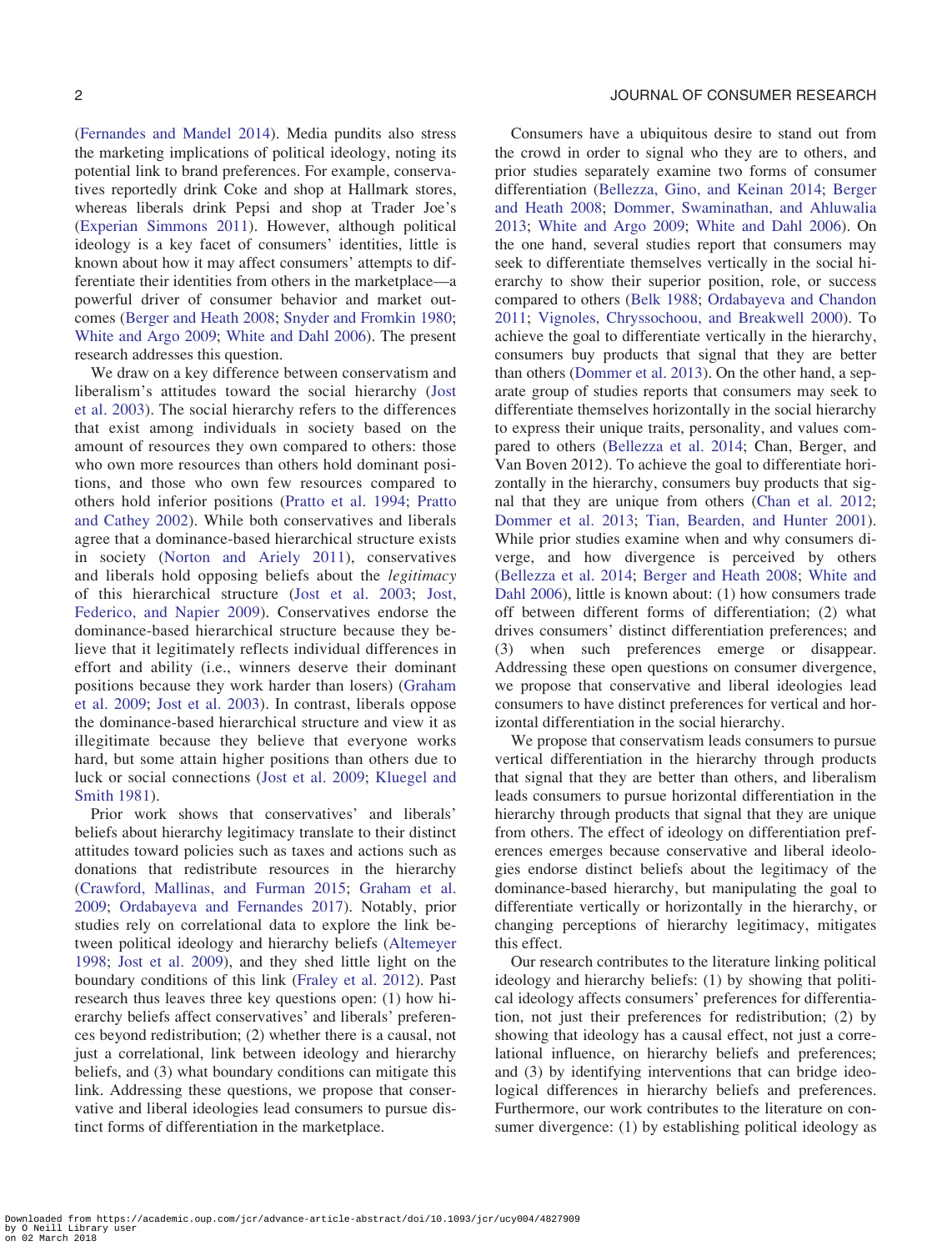#### ORDABAYEVA AND FERNANDES 3

a new driver of consumers' preferences between different types of differentiation; (2) by identifying hierarchy beliefs as a novel process underlying these preferences; and (3) by showing how the divide in differentiation preferences can be bridged. Our work thereby integrates two streams of research that previously seemed unrelated—political ideology and consumer divergence—by establishing hierarchy beliefs as a key link between them. More broadly, our work supports an emerging view that political ideology presents a type of cultural lens that can be used to study consumer identity and behavior. Next, we outline the theory behind our hypotheses.

# THEORETICAL FRAMEWORK

Political ideology is an important facet of individual identity for several reasons. First, political values are among the six core values that shape personality ([Vernon](#page-23-0) [and Allport 1931](#page-23-0)). Second, individuals' ideological inclinations are detected as early as childhood, and they shape individuals' self-concepts through early adulthood ([Fraley](#page-22-0) [et al. 2012\)](#page-22-0). In the result, the majority of adults identify themselves as conservative or liberal [\(Saad 2012\)](#page-23-0). Finally, like other facets of social identity, individuals' political ideology defines a set of norms that shapes their thoughts, feelings, and actions [\(Jost et al. 2003;](#page-22-0) [Nail et al. 2009\)](#page-23-0). Accordingly, ideological differences have recently been reported in certain consumer behaviors including variety seeking [\(Fernandes and Mandel 2014](#page-22-0)), brand choices in supermarkets ([Khan et al. 2013](#page-22-0)), recycling [\(Kidwell et al.](#page-22-0) [2013\)](#page-22-0), donation [\(Winterich et al. 2012\)](#page-23-0), and movie preferences ([Roos and Shachar 2014\)](#page-23-0).

Importantly for the present research, conservative and liberal ideologies endorse opposing beliefs about the legitimacy of the dominance-based social hierarchy. Next, we outline these beliefs and explain how they impact consumers' pursuit of differentiation in the marketplace.

## Ideology and Hierarchy Legitimacy Beliefs

Conservative and liberal ideologies differ in their attitudes toward inequality: conservative ideology endorses inequality, whereas liberal ideology opposes inequality [\(Jost](#page-22-0) [et al. 2003\)](#page-22-0). These differences emerge because conservatism and liberalism hold opposing assumptions about the legitimacy of the dominance-based hierarchical structure that exists in society ([Graham et al. 2009\)](#page-22-0). Conservatism assumes that the hierarchical structure is legitimate because it reflects individual differences in hard work and ability ([Crawford et al. 2015](#page-22-0)). Liberalism assumes that the hierarchical structure is illegitimate because everyone works hard, but some attain high ranks due to luck or social connections ([Kluegel and Smith 1981\)](#page-22-0). These differences are reflected in conservatives' (vs. liberals') higher social dominance orientation—defined as the perceived

legitimacy of the social hierarchy and of dominant individuals in it [\(Pratto et al. 1994\)](#page-23-0).

Using correlational data, prior work has shown that, because of their stronger belief in the legitimacy of the dominance-based hierarchical structure, conservatives show weaker support than liberals for taxes and donations that redistribute wealth in society ([Crawford et al. 2015;](#page-22-0) [Ordabayeva and Fernandes 2017\)](#page-23-0). Expanding beyond correlations and redistributive preferences, we propose that opposing hierarchy legitimacy beliefs lead conservative and liberal ideologies to value distinct forms of consumer differentiation. Furthermore, we propose that this happens because people adopt hierarchy beliefs that fit and validate their ideology. Hence, the causal effect extends from political ideology to hierarchy beliefs and then to differentiation preferences.

We propose this causal direction because political identification forms very early in life as a result of family socialization and, to some extent, heritability ([Alford, Funk,](#page-21-0) [and Hibbing 2005;](#page-21-0) [Lyons 2017\)](#page-22-0). Early exposure to parents' political opinions and family values (such as the emphasis placed by parents on authority and obedience) as well as genetic factors (such as inherent extraversion and certain gene variants) significantly shape individuals' political leanings from a young age, leading children's political identification to reflect that of their parents [\(Alford et al.](#page-21-0) [2005;](#page-21-0) [Fraley et al. 2012;](#page-22-0) [Lyons 2017](#page-22-0)). In adulthood, political ideology becomes a salient, internalized, and visible facet of social identity ([Vernon and Allport 1931\)](#page-23-0). Just like other key identity facets such as gender and race, political identity triggers, quickly and implicitly, the enactment of consistent beliefs in various domains including social norms, out-group members, and public policies ([Iyengar](#page-22-0) [and Westwood 2015;](#page-22-0) [Nail et al. 2009\)](#page-23-0). For example, when a conservative (vs. liberal) ideology is made salient, individuals become more averse to constraints on their freedom imposed by small product assortments [\(Fernandes and](#page-22-0) [Mandel 2014](#page-22-0)). In contrast, beliefs about hierarchy legitimacy require some understanding of how society functions and what roles different groups play in it ([Pratto et al.](#page-23-0) [1994\)](#page-23-0). In adults, hierarchy beliefs are not particularly salient, visible, or constructive of social identity, and they are just one part of a complex framework of mental models that comprise political ideology ([Jost et al. 2009\)](#page-22-0). This makes the reversed causal direction from hierarchy legitimacy beliefs to political ideology less likely. Next, we describe how the hierarchy legitimacy beliefs endorsed by conservative and liberal ideologies translate to preferences for two distinct forms of consumer differentiation.

# Two Forms of Consumer Differentiation

The desire to differentiate from others is a powerful driver of consumer behavior ([Brewer 1991](#page-21-0); [Snyder and](#page-23-0) [Fromkin 1980\)](#page-23-0). While differentiation has a number of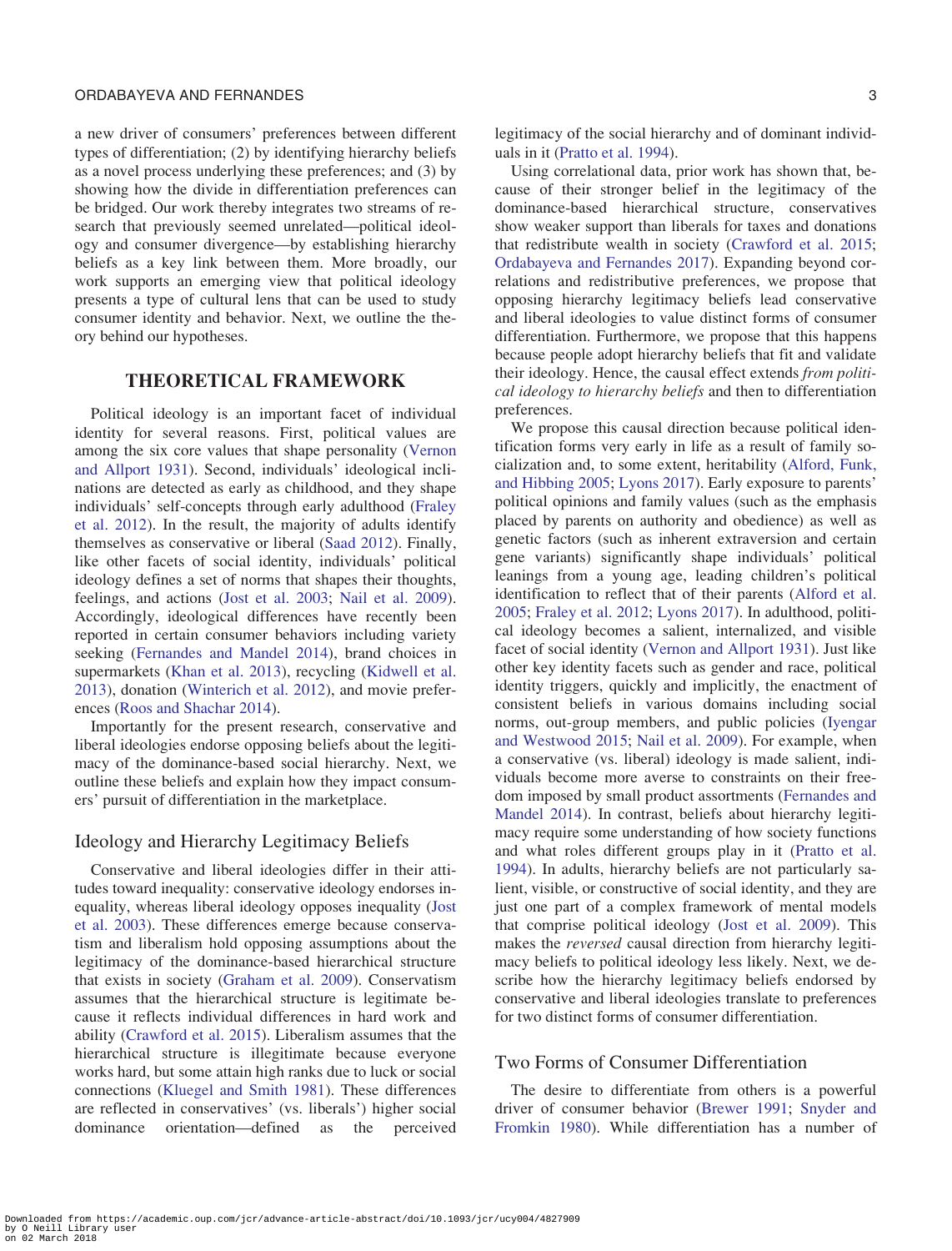intrinsic psychological benefits, such as boosting selfesteem and positive emotions [\(Rubin and Hewstone 1998\)](#page-23-0), individuals often differentiate through consumption choices to signal their distinct identity to others [\(Brewer](#page-21-0) [1991;](#page-21-0) [White and Dahl 2006](#page-23-0)).

Previous research separately examines two forms of consumer differentiation. On the one hand, consumers may differentiate vertically in the social hierarchy to distinguish themselves on the basis of their superior role, position, or success compared to others ([Belk 1988;](#page-21-0) [Vignoles et al. 2000](#page-23-0)). On the other hand, consumers may differentiate horizontally in the hierarchy to distinguish themselves on the basis of their unique traits and values [\(Brewer 1991;](#page-21-0) [Vignoles et al. 2000\)](#page-23-0). To achieve vertical differentiation in the hierarchy, consumers buy products that signal that they are better than others ([Dommer](#page-22-0) [et al. 2013](#page-22-0); [Han et al. 2010](#page-22-0)). For example, they may buy products from higher-status brands compared to what other people have ([Berger and Heath 2008](#page-21-0); [Ordabayeva](#page-23-0) [and Chandon 2011\)](#page-23-0). To achieve horizontal differentiation in the hierarchy, consumers buy products that signal that they are unique from others ([Tian et al. 2001\)](#page-23-0). For example, they may buy products with unusual features such as a bold color [\(Bellezza et al. 2014;](#page-21-0) [Chan et al.](#page-22-0) [2012\)](#page-22-0).

Importantly, prior studies of consumer divergence each focus on one type of differentiation (vertical or horizontal) by prompting participants to choose between group assimilation and one type of differentiation. In an exception, Dommer and colleagues (2013) show that low-self-esteem individuals secure their group belonging by engaging in horizontal differentiation when socially excluded and in vertical differentiation when socially included. Furthermore, Chan and colleagues (2012) show that people balance their need to belong with their need to stand out by assimilating to their group vertically (brand) and by diverging from their group horizontally (color). Extending these findings, we propose that political ideology is a new driver of consumers' preferences between vertical and horizontal differentiation.

We predict that conservatism leads consumers to pursue vertical differentiation in the social hierarchy through products that signal that they are better than others. This is because conservatism views the dominance-based hierarchical structure as a legitimate method to distinguish individual qualities, which implies that vertical differentiation should enable individual distinction by showing one's superiority over others. We predict that liberalism leads consumers to pursue horizontal differentiation in the social hierarchy through products that signal that they are unique from others. This is because liberalism views the hierarchical structure as an illegitimate method to distinguish individual qualities, which implies that horizontal differentiation should enable distinction by showing one's uniqueness from others in other ways.

H1: As consumers' political conservatism (liberalism) increases, so does their preference for vertically (horizontally) differentiating products in the social hierarchy.

H2: The relationship between consumers' political ideology and differentiation preferences is mediated by their beliefs about the legitimacy of the dominance-based hierarchical structure.

Next, we discuss the boundary conditions that mitigate the effect of political ideology on differentiation preferences. We build on prior reports that the influence of political ideology on attitudes and behaviors depends on factors in the environment [\(Iyengar and Westwood 2015](#page-22-0)), suggesting that the effects of ideology may be susceptible to situational influences and overrides.

# Moderating Effects of Manipulated Differentiation Goals and Manipulated Hierarchy Beliefs

We propose that the hypothesized pattern emerges because of conservatives' and liberals' goal to differentiate themselves vertically or horizontally in the hierarchy, rather than alternative motives such as a need for high product quality or uniqueness. Hence, to test our first boundary condition, we manipulate individuals' vertical or horizontal differentiation goals in the hierarchy.

Prior literature on goals establishes that externally manipulating individuals' goals brings their behaviors in line with these goals [\(Gollwitzer 1999](#page-22-0)). For example, prompting an assimilation goal leads individuals to exhibit behaviors that assimilate them to their social environment ([Pickett, Silver, and Brewer 2002](#page-23-0)). Extending this logic to the effect of political ideology on consumers' differentiation goals in the hierarchy, we expect that the effect of ideology on consumers' distinct differentiation preferences will disappear when vertical or horizontal differentiation goals in the hierarchy are externally prompted. Specifically, prompting a goal to differentiate vertically in the hierarchy should motivate individuals to pursue vertical differentiation in the hierarchy ([Han et al. 2010](#page-22-0))—as we predict only conservatives do without the goal prompt. Furthermore, prompting a goal to differentiate horizontally in the hierarchy should motivate individuals to pursue horizontal differentiation in the hierarchy ([Chan et al. 2012](#page-22-0)) as we predict only liberals do without the goal prompt.

H3: Externally prompting a goal to differentiate vertically versus horizontally in the social hierarchy moderates the relationship between political ideology and differentiation preferences:

a. Externally prompting a vertical differentiation goal increases consumers' general desire to differentiate vertically in the hierarchy, as only conservatives do without a goal prompt.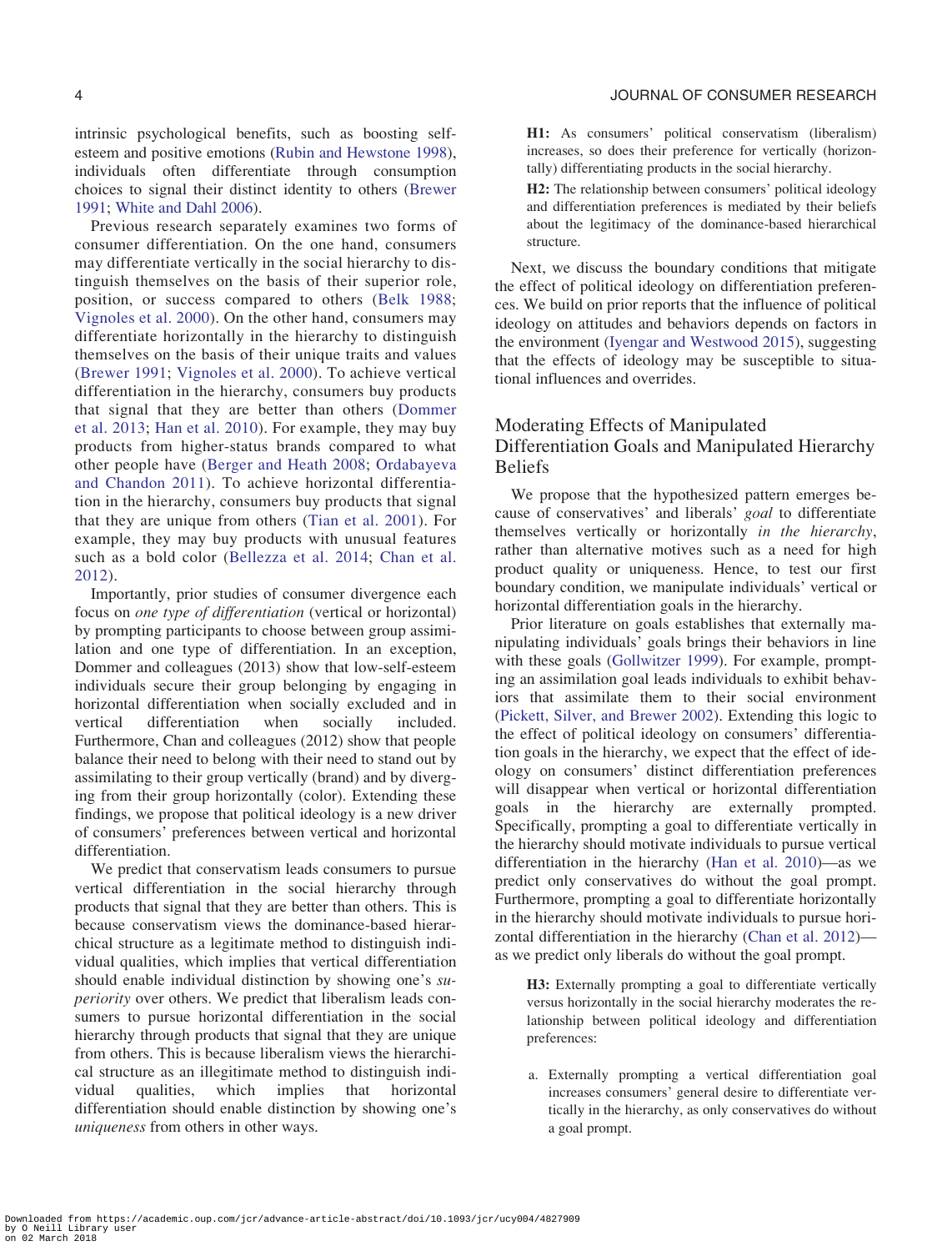#### ORDABAYEVA AND FERNANDES 5

b. Externally prompting a horizontal differentiation goal increases consumers' general desire to differentiate horizontally in the hierarchy, as only liberals do without a goal prompt.

Finally, since opposing beliefs about hierarchy legitimacy mediate the effect of ideology on differentiation preferences, manipulating hierarchy beliefs by externally framing the hierarchy as legitimate (that is, as resulting from hard work) or illegitimate (as resulting from luck) should moderate the effect of ideology and help us test the psychological process through moderation ([Spencer,](#page-23-0) [Zanna, and Fong 2005](#page-23-0)). Specifically, we expect external manipulation of hierarchy legitimacy to change the differentiation preferences of conservatives, but not those of liberals.

We expect this asymmetric effect because conservatives have a high need to justify the social system; that is, they have a strong desire to rationalize the existing social arrangement. In contrast, liberals have a low need to justify the system [\(Jost et al. 2003;](#page-22-0) [Jung et al. 2017](#page-22-0)). These differences in system justification tendencies make conservatives and liberals asymmetrically susceptible to external manipulations of the social system: whereas conservatives respond to manipulations of the social system by shifting their views to accept the present system, liberals are not susceptible to manipulations of the social system [\(Carraro et al. 2011](#page-22-0)). For example, externally changing justifications of inequality by asking people to consider the reasons behind rich people's advantage changes the attitudes of conservatives, but not liberals, toward redistribution ([Chow and Galak 2012\)](#page-22-0). Similarly, externally framing luck as an individual quality rather than a random occurrence changes conservatives', not liberals', view of the role of luck in determining individuals' hierarchical positions ([Gromet, Hartson, and Sherman](#page-22-0) [2015](#page-22-0)). This suggests that conservatives' views of the hierarchy can be changed by an external shift in the framing of the hierarchy, but liberals' views of the hierarchy are not changed by such prompts.

Building from these insights, we predict that experimentally framing the dominance-based hierarchical social structure as legitimate will lead conservatives to align their views with the hierarchical structure's legitimacy, resulting in their endorsement of the hierarchy and preference for vertical over horizontal differentiation. Framing the dominance-based hierarchical structure as illegitimate will lead conservatives to accept the hierarchical structure's illegitimacy, resulting in their opposition to the hierarchy and preference for horizontal over vertical differentiation. In contrast, we predict that liberals will be unsusceptible to external manipulations of hierarchy legitimacy: liberals will view the hierarchical structure as illegitimate and will prefer *horizontal* to vertical differentiation regardless of the external framing of the legitimacy

of the hierarchy. In effect, the divide in conservatives' and liberals' differentiation preferences will emerge in the legitimate hierarchy condition, but not in the illegitimate hierarchy condition.

H4: Externally framing the dominance-based hierarchical structure as legitimate versus illegitimate moderates the relationship between political ideology and differentiation preferences:

- a. The relationship between political ideology and differentiation preferences emerges when the hierarchy is externally framed as legitimate, in which case political conservatism (liberalism) results in preference for vertically (horizontally) differentiating products.
- b. The relationship between political ideology and differentiation preferences disappears when the hierarchy is externally framed as illegitimate, in which case both political conservatism and liberalism result in preference for horizontally differentiating products.

#### Empirical Plan

[Figure 1](#page-5-0) outlines our theoretical model and the seven studies that test this model.

Studies 1A–1C test the influence of inherent (studies 1A–B) and manipulated (study 1C) political ideology on preferences for vertically versus horizontally differentiating products (hypothesis 1), and they test the mediating role of hierarchy legitimacy beliefs (hypothesis 2). Study 2 demonstrates the effect of ideology on the individual appeal of vertically and horizontally differentiating products across a wide range of incomes. Studies 3 and 4 examine the moderating effects of manipulated differentiation goals (study 3: hypothesis 3) and manipulated hierarchy legitimacy (study 4: hypothesis 4). Finally, study 5 tests the theory using secondary data of online searches in conservative and liberal US states. Across studies, we use established measures as well as a manipulation of political ideology, real and hypothetical product choices, diverse participant samples, and immediate and delayed measures of ideology to establish the robustness and generalizability of the effects.

# STUDY 1A: INFLUENCE OF MEASURED IDEOLOGY ON PREFERENCE FOR VERTICAL VERSUS HORIZONTAL DIFFERENTIATION, AND UNDERLYING PROCESS

Study 1A had three goals. First, the study sought to establish the link between political ideology and differentiation preferences (hypothesis 1) using a validated measure of ideology from the literature. Second, the study sought to examine the mediating role of hierarchy legitimacy beliefs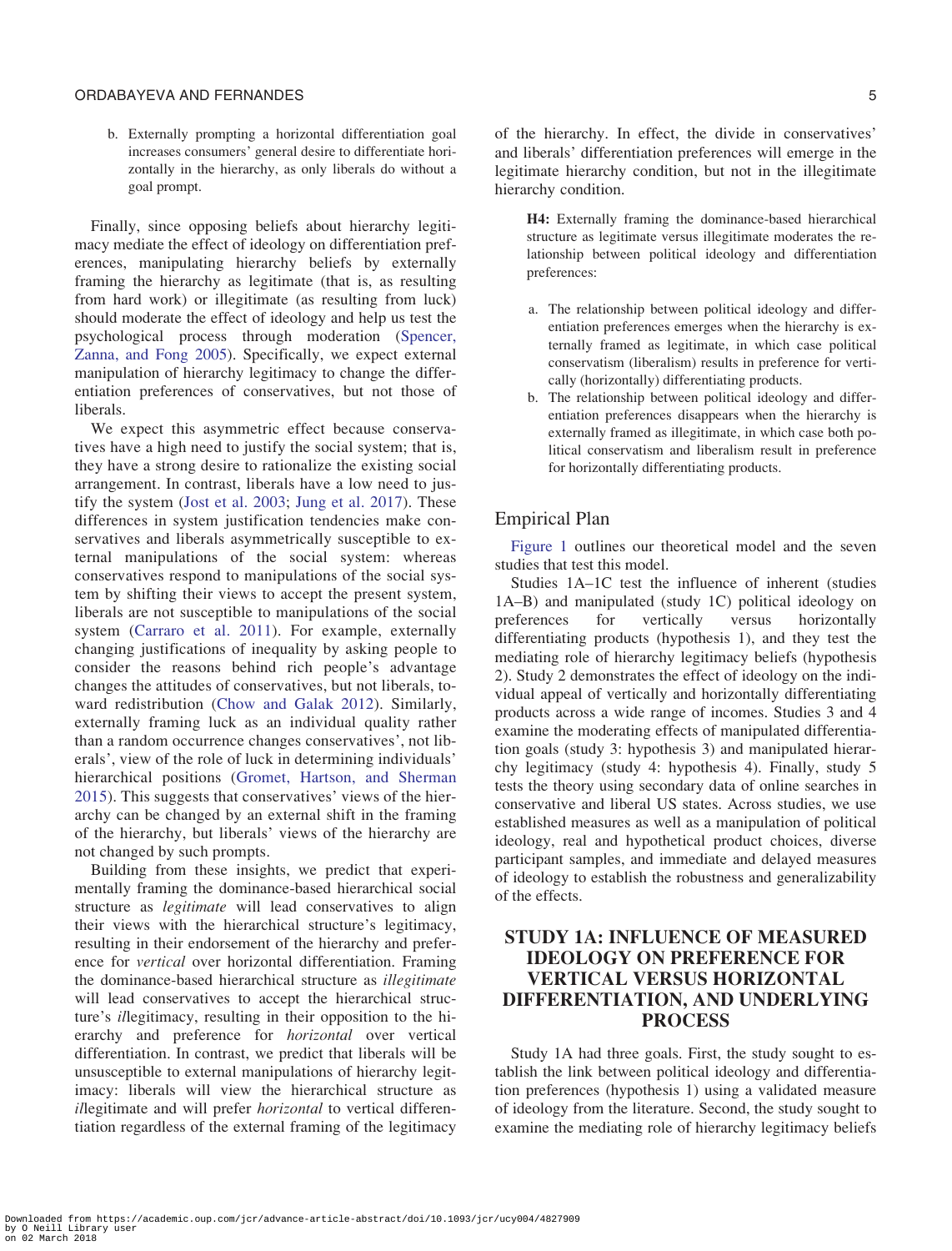#### FIGURE 1

THEORETICAL MODEL AND EMPIRICAL PLAN

<span id="page-5-0"></span>

NOTE.—Figure 1 summarizes the theoretical model and the empirical plan.

1. Studies 1A-C show the effect of inherent (1A, 1B) and manipulated (1C) ideology on preferences for vertical vs. horizontal differentiation and test the process.

2. Study 2 shows the effect of ideology on individual appeal of vertical and horizontal differentiation across diverse income levels.

3. Study 3 shows the moderating effect of manipulated differentiation goal on preferences for vertical vs. horizontal differentiation.

4. Study 4 shows the moderating effect of manipulated hierarchy legitimacy on preferences for vertical vs. horizontal differentiation.

5. Study 5 validates the theory with secondary data of online searches for vertically and horizontally differentiating terms in conservative and liberal U.S. states.

(hypothesis 2). Third, the study sought to demonstrate these patterns with real product choice. We held the product constant across differentiation types, and we varied the message displayed on the product. This allowed us to rule out alternative explanations related to idiosyncratic differences between vertically and horizontally differentiating products, and to rule out the role of conservatives' and liberals' alternative motives, such as their distinct desire for product quality.

## Method

We recruited 169 students ( $M_{\text{age}} = 22,59\%$  female) on a university campus in exchange for course credit.

Political Ideology. Participants completed a single-item political ideology scale [\(Jost 2006](#page-22-0);  $1 =$  "extremely" liberal" to  $9 =$ "extremely conservative,"  $M = 4.74$ ,  $SD = 1.82$ , which is highly consistent with other measures of ideology ([Jost et al. 2003;](#page-22-0) [Nail et al. 2009](#page-23-0)) and is highly predictive of voting patterns [\(Jost 2006](#page-22-0)).

Preference for Vertical versus Horizontal Differentiation. After completing the ideology scale, participants were informed that 10 study participants would win a coffee mug, and that they could choose between two mug designs. Both mug designs featured the university logo on one side, but they featured two different engraved messages on the other side: vertically differentiating "Just Better" or horizontally differentiating "Just Different." In a pretest, 68 students ( $M_{\text{age}} = 21$ , 37% female) rated a mug with one of the two randomly assigned messages (from  $1 =$ "not at all" to  $7 =$ "very much") on vertical differentiation ("to what extent does the mug message signal that one is different from others by enhancing their social standing—that is, by highlighting their superiority and status among other people?") and on horizontal differentiation ("to what extent does the mug message signal that one is different from others based on who they are as an individual—that is, the qualities, opinions, and traits that make one different from other people?").

[Table 1](#page-6-0) shows the products used in studies 1A through 4, and their vertical and horizontal differentiation ratings obtained using the same scales across pretests. [Table 1](#page-6-0)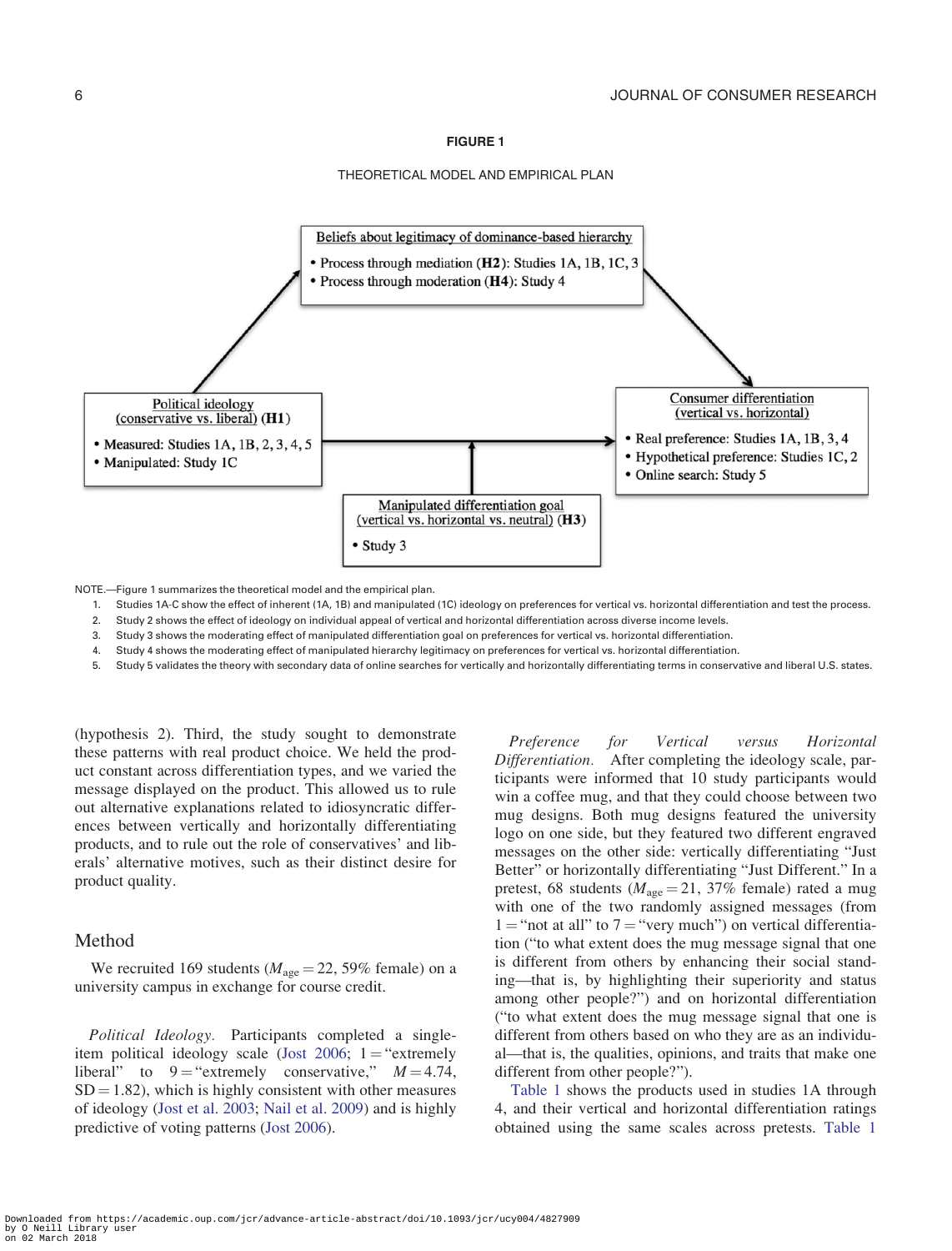## TABLE 1

| STUDIES 1A–4: VERTICAL AND HORIZONTAL DIFFERENTIATION STIMULI AND PRETEST RATINGS |  |  |  |  |
|-----------------------------------------------------------------------------------|--|--|--|--|
|-----------------------------------------------------------------------------------|--|--|--|--|

<span id="page-6-0"></span>

| Study<br>(Pretest N)                | Differentiation type                              | Product stimuli                                                                                                                                                                                                                                                                                                                                                                         | Vertical<br>score | Horizontal<br>score | t       | $\boldsymbol{p}$ |
|-------------------------------------|---------------------------------------------------|-----------------------------------------------------------------------------------------------------------------------------------------------------------------------------------------------------------------------------------------------------------------------------------------------------------------------------------------------------------------------------------------|-------------------|---------------------|---------|------------------|
| Study 1A (68                        | Just Better coffee                                |                                                                                                                                                                                                                                                                                                                                                                                         | 4.91              | 3.71                | 2.71    | .010             |
| students)                           | mug<br>Just Different coffee<br>mug               | Just<br>Just<br>VS.<br><b>Better</b><br><b>Different</b>                                                                                                                                                                                                                                                                                                                                | 2.62              | 4.15                | $-5.27$ | < .001           |
| Studies 1B<br>and 4 (82)<br>adults) | Ralph Lauren gift<br>card                         | RALPH <b>M</b> LAUREN                                                                                                                                                                                                                                                                                                                                                                   | 5.62              | 3.43                | 7.13    | $-.001$          |
|                                     | Urban Outfitters gift<br>card                     | <b>URBAN OUTFITTERS</b>                                                                                                                                                                                                                                                                                                                                                                 | 3.77              | 5.43                | $-4.57$ | $-.001$          |
| <b>Study 1C (78)</b><br>adults)     | Vertically differenti-<br>ating shoe line         | Setia X shoes challenge the industry norms by offering ath-<br>letic shoes that are luxurious and classy. Unlike standard<br>athletic shoes, these shoes are different by being posh,<br>elegant, and sometimes extravagant. The shoes cost \$100,<br>and they received a rating of 94 (on a scale from 0 and 100)<br>from an independent product-rating magazine, Consumer<br>Reports. | 5.68              | 3.59                | 5.26    | $-.001$          |
|                                     | Horizontally differ-<br>entiating shoe line       | Setia Y shoes break with the industry standards by offering<br>athletic shoes that are edgy and unique. Unlike standard<br>athletic shoes, these shoes are different by<br>being irreverent, hip, and sometimes eccentric. The<br>shoes cost \$100, and they received a rating of 94 (on a<br>scale from 0 and 100) from an independent product-rating<br>magazine, Consumer Reports.   | 3.41              | 5.37                | $-4.83$ | $-.001$          |
| <b>Study 2 (91)</b><br>adults)      | Color red as verti-<br>cally<br>differentiating   | You recently came across a magazine article suggesting that<br>red is the color of luxury in the 21st century. The article<br>explained that nowadays the color red is increasingly rec-<br>ognized as a symbol of one's success, prosperity, and<br>accomplishments.                                                                                                                   | 5.13              | 3.70                | 4.21    | $-.001$          |
|                                     | Color red as hori-<br>zontally<br>differentiating | You recently came across a magazine article suggesting that<br>red is the color of nonconformity in the 21st century. The ar-<br>ticle explained that nowadays the color red is increasingly<br>recognized as a symbol of one's originality, rebelliousness,<br>and edge.                                                                                                               | 3.36              | 4.89                | $-4.16$ | < .001           |
| <b>Study 3 (51)</b>                 | Just Better coffee                                |                                                                                                                                                                                                                                                                                                                                                                                         | 4.76              | 3.92                | 2.37    | .026             |
| adults)                             | mug<br>Just Different coffee<br>mug               | Just<br>Just<br>VS.<br>Better                                                                                                                                                                                                                                                                                                                                                           | 3.23              | 4.92                | $-2.81$ | .009             |

NOTES.—

• Each pretest used a participant sample that was relevant for the main study and manipulated differentiation type between subjects.

- Vertical differentiation was measured from 1 = "not at all" to 7 = "very much": "To what extent does...signal that one is different from others by enhancing their social standing—that is, by highlighting their superiority and status among other people?"
- Horizontal differentiation was measured from 1 = "not at all" to 7 = "very much": "To what extent does. . signal that one is different from others based on who they are as an individual—that is, the qualities, opinions, and traits that make one different from other people?"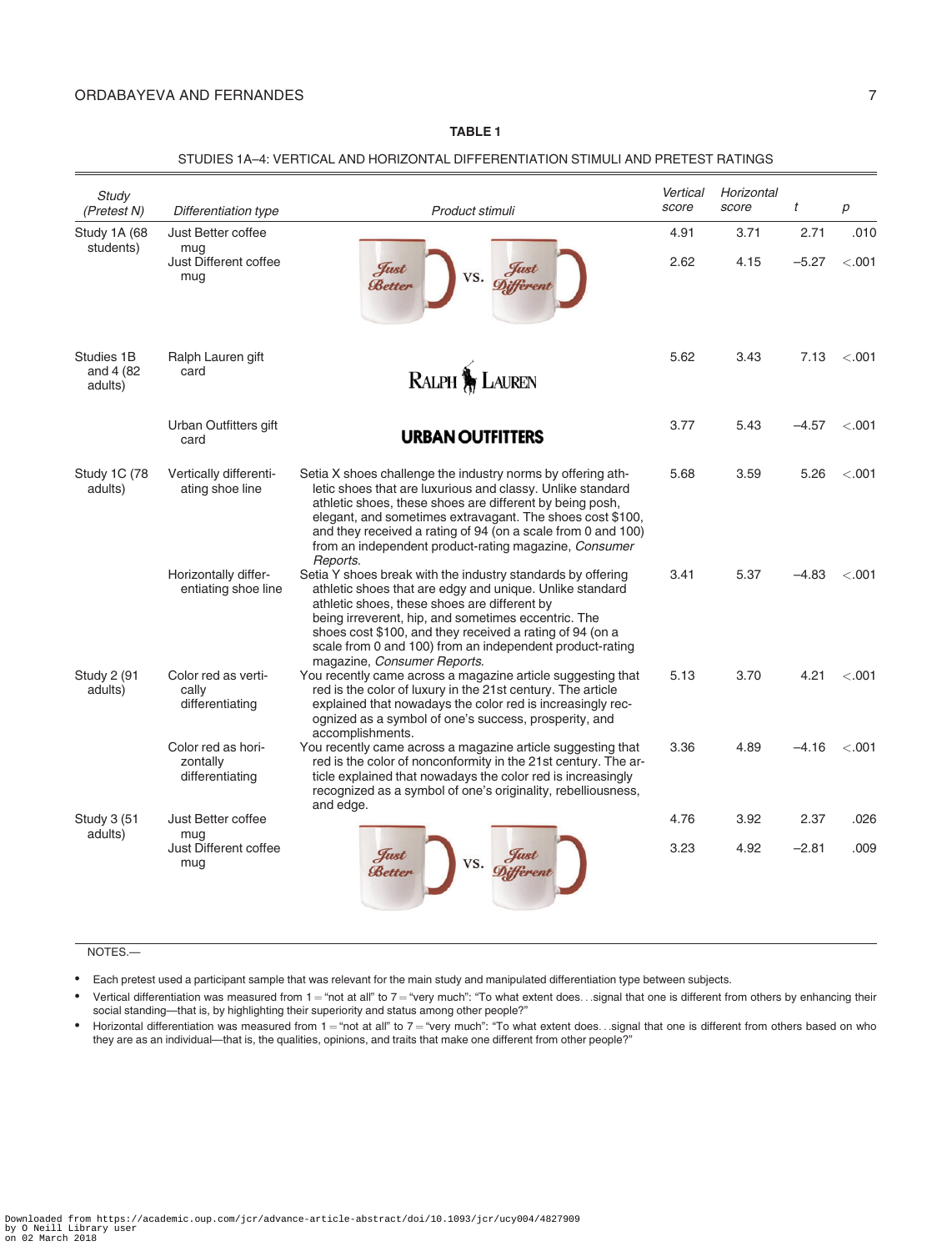shows that the vertically differentiating mug more strongly enabled vertical (vs. horizontal) differentiation, and that the horizontally differentiating mug more strongly enabled horizontal (vs. vertical) differentiation. Another pretest with 66 students ( $M_{\text{age}} = 22$ , 52% female) verified that the two mugs were equally generally differentiating ("to what extent would the mug allow one to differentiate from other people in the social environment?";  $1 = \text{``not at all,'}$  $7 =$  "very much";  $M = 4.06$  and 3.85 for the vertically and the horizontally differentiating mug, respectively,  $t(62) = .49, p = .63$ . All pretests in this article sampled the relevant population for each study.

Participants chose between the two mug designs using a dichotomous scale. The presentation order of each mug at each anchor was randomized, and it is included in the analyses.

Process. To examine the mediating role of hierarchy beliefs, we administered the Social Dominance Orientation scale ([Pratto et al. 1994](#page-23-0); 16 items;  $\alpha = .92$ ;  $M = 2.55$ ,  $SD = .98$ ), which captures the belief of individuals in the legitimacy of the dominance-based hierarchical structure (e.g., "some groups of people are simply inferior to others,"  $1 =$ "not at all" to  $7 =$ "very much").

Demographics. Since prior research links political ideology to the age and socioeconomic status (SES) of individuals ([Ghitza and Gelman 2014;](#page-22-0) [McCarty, Poole, and](#page-23-0) [Rosenthal 2006\)](#page-23-0), we measured age and SES (from 1 = "high class" to 5 = "low class";  $M = 3.60$ , SD = .66) at the end of the survey. We did not measure income in this study, because most students do not earn an income. We measured income in subsequent studies that involved nonstudent adult participants.

## Results

Effect of Ideology on Differentiation Preference. A binary logistic regression on the dichotomous choice of the vertically (vs. horizontally) differentiating mug with mean-centered ideology as a predictor revealed a significant positive coefficient of ideology  $(b=.32)$ , Wald  $= 10.67$ ,  $p = .001$ ), indicating that conservatives were more likely to choose the vertically differentiating mug over the horizontally differentiating mug than were liberals.

Adding the mugs' presentation order (.5 when the vertically differentiating mug was presented on the left, –.5 when it was on the right), participants' age and SES (both mean-centered around 0), and their interactions with ideology to the model did not change the results. Ideology still significantly predicted differentiation choice (ideology:  $b = .62$ , Wald = 4.24,  $p = .04$ ; presentation order:  $b = .66$ , Wald = 2.70,  $p = .10$ ; age:  $b = .54$ , Wald = 2.81,  $p = .09$ ; SES:  $b = .57$ , Wald = 3.09,  $p = .08$ ; all interactions:  $bs < .28$ , Wald's  $< 1.36$ ,  $ps > .24$ ). [Table 2](#page-8-0) shows the

coefficient estimates obtained in the analyses that included demographics in studies 1A–4.

Process. In order to test the mediating role of hierarchy beliefs, we ran a mediation model 4 in SPSS [\(Hayes 2013](#page-22-0)) with 10,000 bootstrap samples and 95% confidence intervals. The results revealed a significant indirect effect of ideology on differentiation preferences through hierarchy beliefs (a = .1841, SE = .0668, 95% CI = [.0724, .3343]). The reversed mediation model (model 4 with 10,000 bootstrap samples and 95% confidence intervals) testing if ideology mediated the effect of hierarchy beliefs yielded a nonsignificant indirect effect  $(a = .1421, \text{ SE} = .1080,$ 95% CI  $= [-0.0486, .3808]$ . These results confirmed the hypothesized order of the variables in the causal chain (hypothesis 2). [Figure 2](#page-9-0) shows the mediation results from studies 1A–C.

#### Discussion

Study 1A demonstrated the link between political ideology and differentiation preferences (hypothesis 1) using a well-established measure of ideology and real product choice. The study showed that this link is independent from individuals' age and SES, and that it is explained by the diverging beliefs of conservatives and liberals in the dominance-based hierarchy's legitimacy (hypothesis 2). While study 1A controlled for potential alternative accounts by keeping product features such as quality constant, one could argue that in contexts where product features naturally vary, conservatives may prefer vertically differentiating products because of their high need for quality, and liberals may prefer horizontally differentiating products because of their high need for uniqueness. To test this possibility, study 1B features real vertically and horizontally differentiating brands and tests alternative accounts, such as need for quality and uniqueness, through competing mediation.

## STUDY 1B: ALTERNATIVE EXPLANATIONS

Study 1B had three objectives. First, the study sought to generalize the effect of ideology to a multi-item scale of political ideology ([Kidwell et al. 2013\)](#page-22-0). Second, the study sought to generalize the effect of ideology to a real choice between brands that actually promote vertical or horizontal consumer differentiation in the marketplace, in order to test whether the results of study 1A found with internally valid stimuli (mugs) would also hold with externally valid stimuli (brands). Importantly, the study examined alternative explanations, including consumers' need for quality and uniqueness, by measuring these constructs and by checking their mediating effects.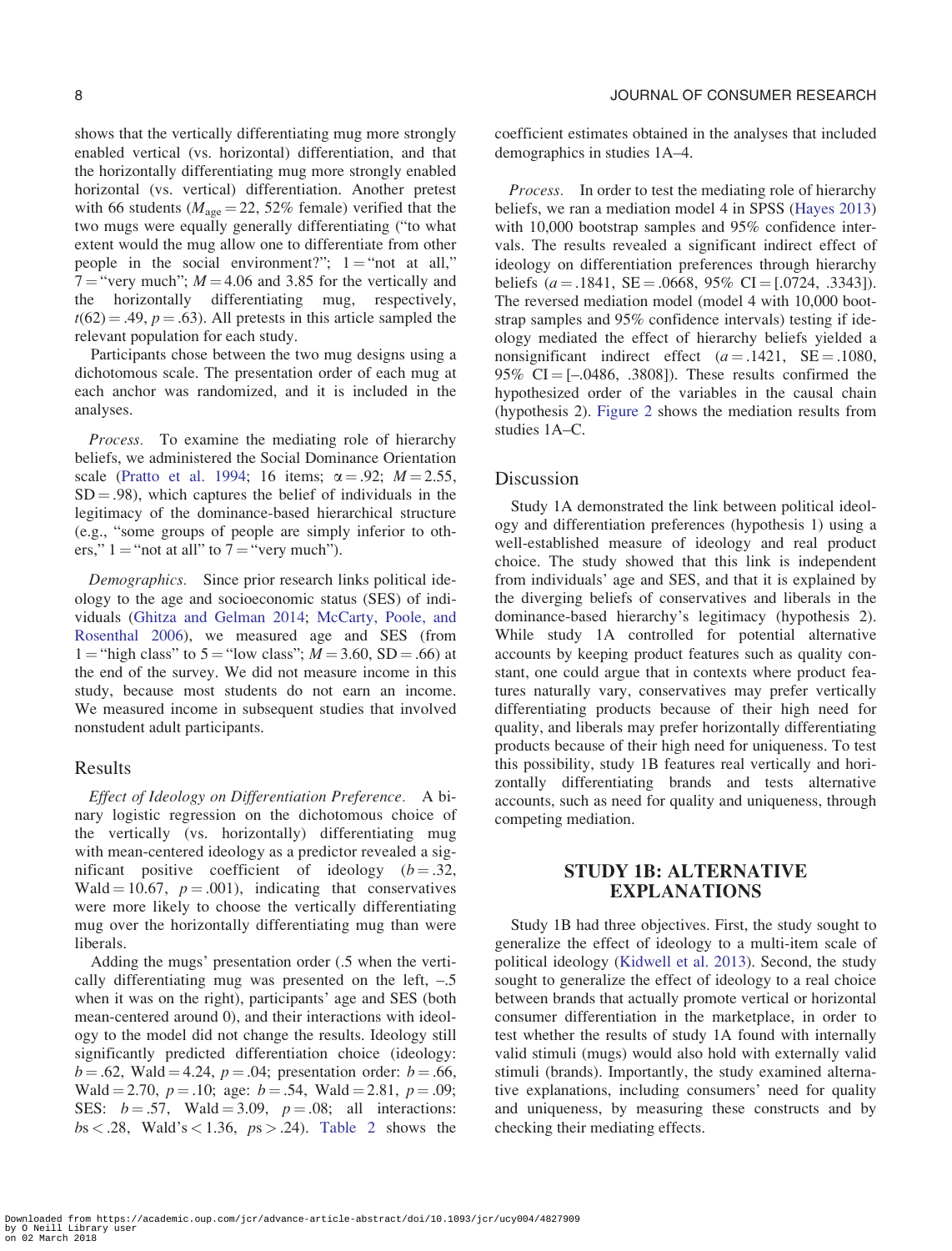#### TABLE 2

<span id="page-8-0"></span>STUDIES 1A–4: REGRESSION RESULTS INCUDING DEMOGRAPHICS (COEFFICIENT ESTIMATES AND STANDARD ERRORS)

| Predictor                                                            | Study 1A         | Study 1B       | Study 1C       | Study 2         | Study 3           | Study 4                   |
|----------------------------------------------------------------------|------------------|----------------|----------------|-----------------|-------------------|---------------------------|
| <b>IDEOLOGY</b>                                                      | $.62$ $(.30)$ ** | $.19(.07)***$  | $.71(.30)$ **  | .03(.20)        | $.77$ $(.29)$ *** | $1.12(.28)***$            |
| AGE                                                                  | $.54(.32)^*$     | .01(.01)       | .01(.01)       | $-.01(.10)$     | $-.03(.01)^*$     | $-.004(.02)$              |
| <b>SES</b>                                                           | $.57(.32)^*$     | .04(.09)       | $-.29(.12)$ ** | .04(.07)        | .12 (.23)         | $-.23(.24)$               |
| <b>INCOME</b>                                                        |                  | $-.03(.4)$     | $.09(.05)^*$   | .01(.02)        | $.11(.05)$ **     | .05(.05)                  |
| IDEOLOGY $\times$ AGE                                                | .24(.20)         | $-.01(.01)$    | 0(.03)         | .02(.02)        | $.06(.03)$ **     | $-.03(.03)$               |
| IDEOLOGY $\times$ SES                                                | .02(.18)         | .05(.05)       | .03(.24)       | .15(.15)        | $-.34(.47)$       | $-.21(.47)$               |
| IDEOLOGY $\times$ INCOME                                             |                  | $-.03(.02)$    | .01(.10)       | $-.04(.04)$     | $-.06(.10)$       | $-.03(.09)$               |
| <b>FACTOR</b>                                                        |                  |                |                | .28(.20)        | .32 (.32)         | .41 (.28)                 |
| IDEOLOGY $\times$ FACTOR                                             |                  |                |                | $1.20(.40)$ *** | $1.06(.63)^{*}$   | $1.31(.56)$ <sup>**</sup> |
| $AGE \times FACTOR$                                                  |                  |                |                | 0(.02)          | 0(.03)            | $-.03(.03)$               |
| $SES \times FACTOR$                                                  |                  |                |                | .19(0.15)       | .40(.52)          | $-.45(.47)$               |
| INCOME $\times$ FACTOR                                               |                  |                |                | .01(.04)        | $-.16(.11)$       | .03(.08)                  |
| IDEOLOGY $\times$ FACTOR $\times$ AGE                                |                  |                |                | 0(.03)          | $-.09(.06)$       | $-.01(.06)$               |
| IDEOLOGY $\times$ FACTOR $\times$ SES                                |                  |                |                | .37(.30)        | 1.27(1.04)        | $-.85(.95)$               |
| IDEOLOGY $\times$ FACTOR $\times$ INCOME                             |                  |                |                | $-.04(.08)$     | $-.16(.22)$       | $-.05(.19)$               |
| <b>VERTICAL</b>                                                      |                  |                |                |                 | $.70(.35)$ **     |                           |
| <b>IDEOLOGY × VERTICAL</b>                                           |                  |                |                |                 | .42 (.70)         |                           |
| $AGE \times VERTICAL$                                                |                  |                |                |                 | $-.03(.04)$       |                           |
| $SES \times VERTICAL$                                                |                  |                |                |                 | $-.14(.55)$       |                           |
| INCOME $\times$ VERTICAL                                             |                  |                |                |                 | $-.06(.12)$       |                           |
| IDEOLOGY $\times$ VERTICAL $\times$ AGE                              |                  |                |                |                 | .03(0.07)         |                           |
| <b>IDEOLOGY <math>\times</math> VERTICAL <math>\times</math> SES</b> |                  |                |                |                 | $-.27(1.09)$      |                           |
| IDEOLOGY $\times$ VERTICAL $\times$ INCOME                           |                  |                |                |                 | 0(.23)            |                           |
| <b>CONSTANT</b>                                                      | $1.35(.45)***$   | $-.57(.12)***$ | $3.88(.15)***$ | $4.01(.10)***$  | $-.35(.15)$ **    | $-.44(.14)***$            |

NOTES.—

\*\*\* indicates a significant coefficient at  $p < .01$ , \*\* indicates  $p < .05$ , and \* indicates  $p < .1$ .

• The dependent variable is the dichotomous choice between vertical and horizontal differentiation in studies 1A, 1B, 3, and 4. The dependent variable in study 1C is the preference between vertical and horizontal differentiation, measured on a scale from  $1 =$  horizontally differentiating product to  $7 =$  vertically differentiating product, in response to questions, "Which product is more appealing to you?" and "Which product is more attractive to you?" The dependent variable in study 2 is the individual evaluation of vertical and horizontal differentiation, measured on a scale from 1 = "not at all" to 7 = "very much" in response to the questions, "How appealing is this product to you?" and "How desirable is this product to you?"

IDEOLOGY is political ideology. It is a mean-centered, single-item, nine-point scale (from 1 = extremely liberal to 9 = extremely conservative) in study 1A. It is a mean-centered, multi-item, nine-point scale (from  $1 =$  extremely liberal to  $9 =$  extremely conservative) in study 1B. It is a manipulation, equal to .5 in the conservative condition and –.5 in the liberal condition in study 1C. It is a dichotomous measure, equal to .5 for conservatives and –.5 for liberals in studies 2, 3, and 4.

AGE is the mean-centered age of the participant.

SES is the mean-centered socioeconomic status of the participant. It is a five-point scale measure, from  $1 =$ "high class" to  $5 =$ "low class" that is subsequently mean-centered around 0, in studies 1A, 3, and 4. It is a 10-point scale measure, from  $1 =$  "lowest social tier" to 10 = "highest social tier" that is subsequently mean-centered around 0, in studies 1B, 1C, and 2.

INCOME is the mean-centered income of the participant. It is a 15-point measure, from  $1 = "under $20,000"$  to  $15 = $150,000$  or more" that is subsequently mean-centered around 0, in studies 1B, 1C, 3, and 4. It is a 20-point measure, from  $1 =$  "below \$20,000" to 20 $=$  "above \$200,000" that is subsequently mean-centered around 0, in study 2.

• FACTOR is a manipulated factor in each study. It is the type of consumer differentiation, equal to .5 for vertical differentiation and –.5 for horizontal differentiation, in study 2. It is the type of goal, equal to .33 in the vertical differentiation and horizontal differentiation goal conditions and to –.66 in the neutral goal condition, in study 3. It is hierarchy legitimacy, equal to .5 in the legitimate hierarchy condition and –.5 in the illegitimate hierarchy condition, in study 4.

• VERTICAL is the additional dummy created in study 3 to contrast the vertical and horizontal differentiation goal conditions, equal to .5 in the vertical differentiation goal condition, -.5 in the horizontal differentiation goal condition, and 0 in the neutral goal condition.

## Method

Three hundred thirty-three  $(M_{\text{age}} = 34, 63\%$  female) adult participants completed the study online for payment on Amazon Mechanical Turk.

Political Ideology. Participants completed, in random order, the single-item scale of ideology used in study 1A [\(Jost 2006;](#page-22-0)  $M = 4.61$ , SD = 2.10) and a multi-item scale of ideology from the literature ([Kidwell et al. 2013;](#page-22-0)  $M = 4.55$ ,  $SD = 1.79$ ; from  $1 =$  "strongly oppose" to  $9 =$  "strongly

support" capital punishment, abortion\*, gun control\*, socialized healthcare\*, same-sex marriage\*, illegal immigration\*, and democrats\*, where \* marks reversed items;  $\alpha = .83$ ).

Preference for Vertical versus Horizontal Differentiation. Participants were informed that they could win a \$100 gift card from one of two clothing brands, and they chose, using a dichotomous scale, between Ralph Lauren, which is positioned as promoting vertical consumer differentiation, and Urban Outfitters, which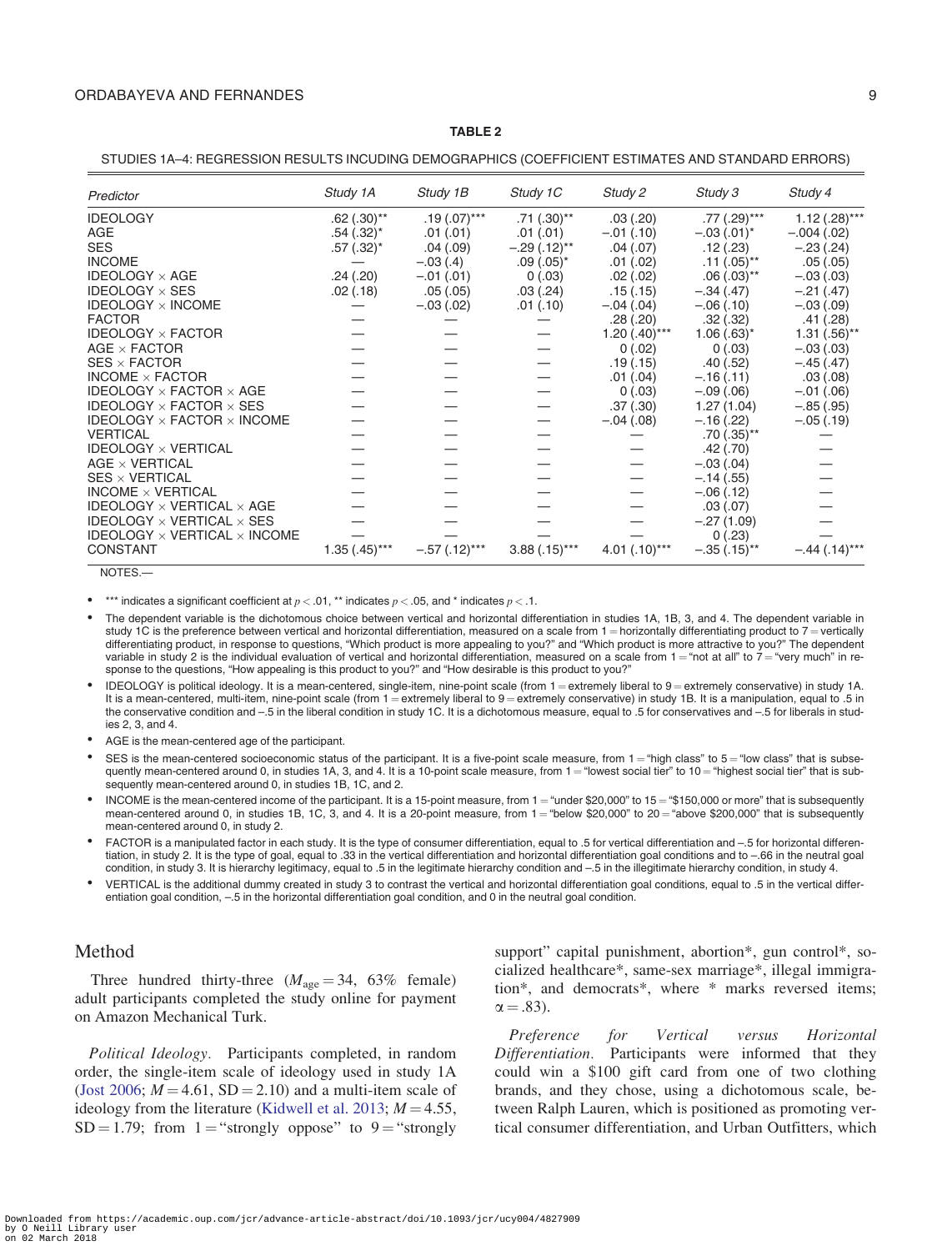#### FIGURE 2

#### <span id="page-9-0"></span>STUDIES 1A–C: HIERARCHY BELIEFS MEDIATE THE EFFECT OF MEASURED (1A, 1B) AND MANIPULATED (1C) IDEOLOGY ON DIFFERENTIATION PREFERENCES



- The outcome is preference for the athletic shoe line (1 = horizontally differentiating line,  $7$  = vertically differentiating line).
- Indirect effect of the ideology manipulation through hierarchy beliefs:  $a = .1145$ ,  $SE = .0719$ , 95% CI [.0114, .3108].

$$
*** p < .01, ** p < .05, * p < .1
$$

is positioned as promoting horizontal differentiation in the marketplace. [Table 1](#page-6-0) shows that in a pretest involving adults online, the two brands signaled vertical or horizontal differentiation as intended. Another pretest with 81 adults  $(M<sub>age</sub> = 34, 65\%$  female) confirmed that Ralph Lauren and Urban Outfitters were equally generally differentiating  $(M = 4.45$  and  $4.61$ ,  $t(79) = -.45$ ,  $p = .65$ , on the same scale as in the study 1 A pretest).

Process. To examine the process, we had participants complete multiple scales in random order. To test the hypothesized mediating role of hierarchy legitimacy beliefs, we had participants complete the Social Dominance Orientation scale from study 1A ([Pratto et al. 1994;](#page-23-0)  $M = 2.29$ , SD = 1.12;  $\alpha = .94$ ). To test the role of consumers' need for quality as an alternative explanation, we had participants complete three items measuring desire for quality ( $M = 5.68$ , SD = 1.12; 1 = "not at all" to 7 = "very much": "product quality is very important to me," "I pay a lot of attention to product quality," "I seek out products of the highest quality";  $\alpha = .91$ ), as well as two established Quality Consciousness scales from the literature (the first scale was adopted from Sprotles and Kendall 1986;  $M = 5.43$ , SD = 1.11; seven items such as "getting very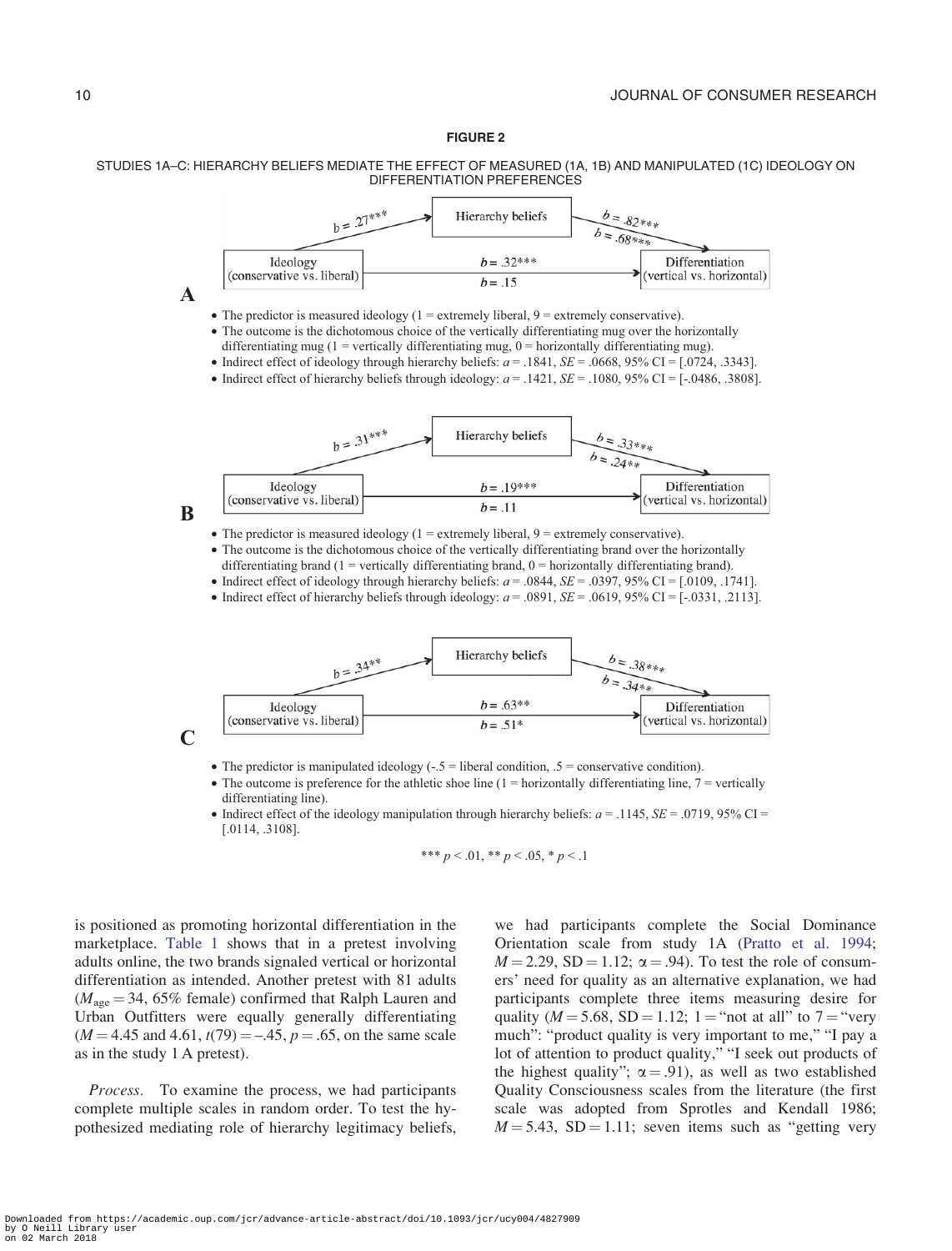good quality is very important to me";  $\alpha = .89$ ; and the second scale was adopted from [Ailawadi, Pauwels, and](#page-21-0) [Steenkamp 2008](#page-21-0),  $M = 4.66$ , SD = 1.11; three items such as "quality is decisive for me while buying a product";  $\alpha = .65$ ). To test the alternative role of consumers' general need for uniqueness, we had participants complete the Need for Uniqueness scale ([Tian et al. 2001;](#page-23-0)  $M = 3.54$ ,  $SD = 1.12$ ; 12 items such as "I actively seek to develop my personal uniqueness by buying special products or brands";  $\alpha = .91$ ).

Demographics. At the end of the survey, participants indicated their age, income (from  $1 =$  "under \$20,000" to  $15 =$  "\$150,000 or more"; the scale progressed in \$10,000 increments;  $M = 5.94$ , SD = 4.09), and their SES on the MacArthur scale featuring a socioeconomic ladder ([Adler](#page-21-0) [et al. 2000](#page-21-0); from  $1 =$  "lowest social tier" to  $10 =$  "highest" social tier";  $M = 5.17$ , SD = 1.60).

## Results

Effect of Ideology on Differentiation Preference. A binary logistic regression on choice of a gift card from a vertically (vs. horizontally) differentiating brand with a meancentered multi-item ideology scale as a predictor revealed a significant positive coefficient of ideology  $(b=.19, ...)$ Wald  $= 8.51, p = .004$ , confirming that conservatives were more likely to prefer the vertically differentiating brand over the horizontally differentiating brand than were liberals. (All the results were identical when the single-item ideology scale was used in the analyses:  $b = .16$ , Wald = 8.81,  $p = .003$ . The results featuring the singleitem ideology scale are detailed in [web appendix A](https://academic.oup.com/jcr/article-lookup/doi/10.1093/jcr/ucy004#supplementary-data) and are therefore no longer discussed.) [Table 2](#page-8-0) shows that this effect of ideology remained significant when demographics were added to the analysis  $(b=.19, \text{ Wald} = 7.91,$  $p = .005$ ).

Process. To test the process underlying this effect, we ran a mediation model 4 in SPSS ([Hayes 2013\)](#page-22-0) with 10,000 bootstrap samples and 95% confidence intervals with hierarchy beliefs, desire for quality, the two quality consciousness scales, and need for uniqueness as competing mediators. The results revealed that the indirect effect of ideology on differentiation preferences through hierarchy beliefs was significant ( $a = .0844$ , SE = .0397, 95%  $CI = [.0109, .1741]$ . Importantly, the indirect effect of ideology through desire for quality ( $a = -.0053$ ,  $SE = .0108$ , 95% CI  $=[-.0321, .0121]$ , the two quality consciousness scales ( $a = .0055$ ,  $SE = .0115$ ,  $95\%$  CI = [-.0147, .0335] for the first scale;  $a = .0011$ ,  $SE = .0075$ ,  $95\%$  $CI = [-0.0118, 0.0194]$  for the second scale), and need for uniqueness  $(a = .0018, \text{ SE} = .0059, 95\% \text{ CI} = [-.0089,$ .0160]) was not significant. As in study 1A, the reversed mediation model (model 4 with 10,000 bootstrap samples and 95% confidence intervals) that used hierarchy beliefs as the independent variable and ideology as the mediator was not significant  $(a = .0891, \text{ } SE = .0619, \text{ } 95\%$  $CI = [-0331, 0.2113]$ , once again confirming the hypothesized order of variables in the theoretical model.

#### Discussion

While study 1A controlled for potential alternative explanations by holding various product characteristics constant, study 1B measured alternative explanations directly and found that hierarchy beliefs, rather than alternative constructs, mediate the influence of consumers' ideology on differentiation preferences. Building on studies 1A and 1B that examined the influence of measured ideology on differentiation preferences, study 1C tests the causal effect of ideology using a manipulation of ideology, and it once again examines the underlying process.

# STUDY 1C: EFFECT OF MANIPULATED IDEOLOGY ON PREFERENCE FOR VERTICAL VERSUS HORIZONTAL DIFFERENTIATION, AND UNDERLYING PROCESS

Study 1C tested the causal effect of ideology on differentiation preferences by manipulating ideology (hypothesis 1), and it examined the role of hierarchy beliefs in driving this causal effect (hypothesis 2). In order to control for confounds such as product quality and for alternative explanations such as desire for quality as we did in study 1A, we kept the product, brand, price, and quality ratings constant across differentiation types. We manipulated the vertically or the horizontally differentiating positioning of the product by varying the product description, in line with how products often attain their positioning through descriptions used in advertising.

#### Method

One hundred eighty-one ( $M_{\text{age}} = 33,67\%$  female) adult participants completed the study online for payment on MTurk.

Political Ideology. To manipulate ideology, we had participants perform a recall task. In the conservative (vs. liberal) condition, participants read the following instructions: "Please remember a time when you were talking to or interacting with someone who was obviously more liberal (vs. conservative) than you, and you felt that you had a more conservative (vs. liberal) position. Please take some time to think about the situation, and please describe it in detail, including whom you were with, what you did, what you and/or they said, how you felt, etc." Our manipulation was inspired by recent work suggesting that social context influences individuals' perceptions of their political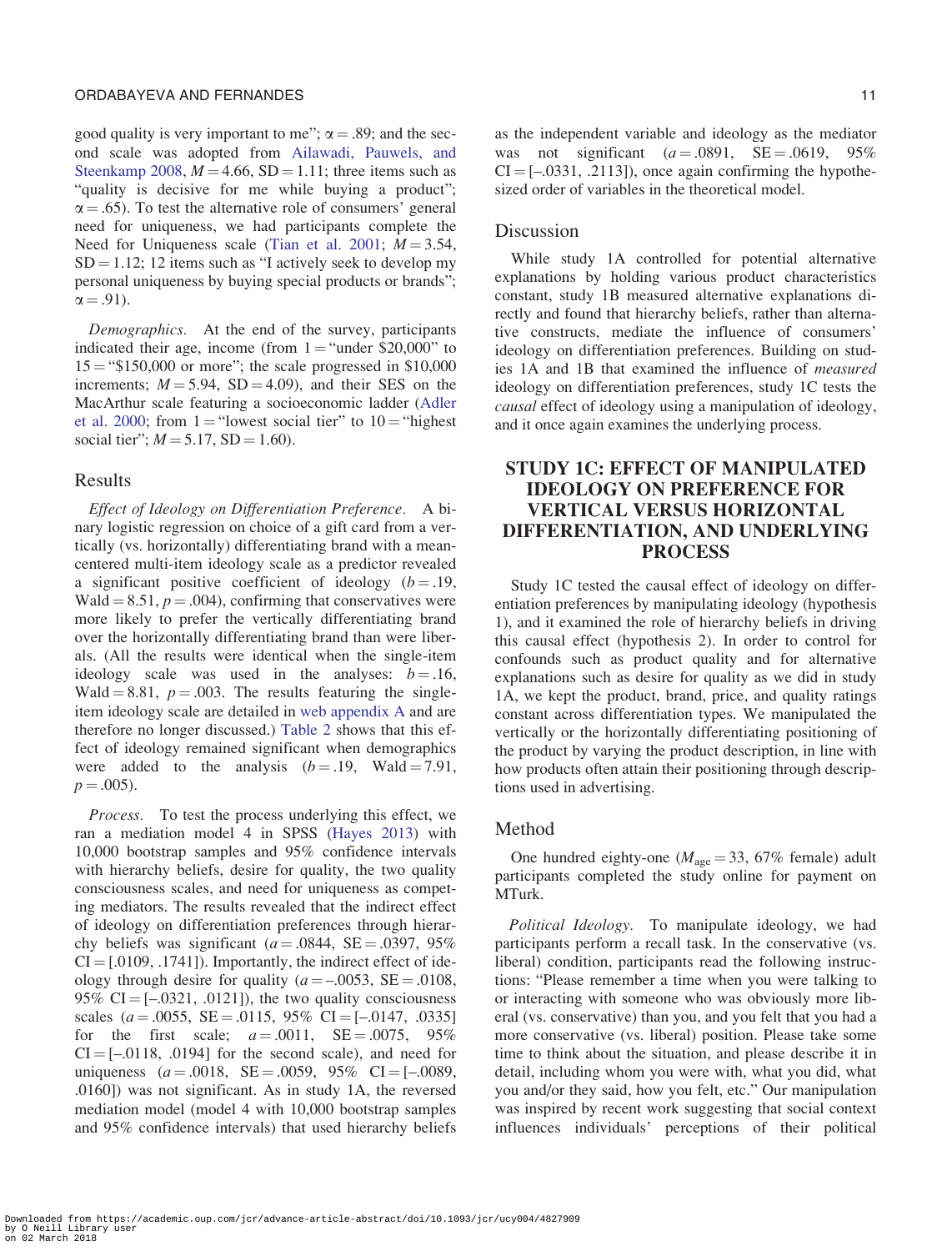identity: a moderate individual may self-identify as a conservative in a strongly liberal geographic region, but as a liberal in a strongly conservative region [\(Feinberg et al.](#page-22-0) [2017\)](#page-22-0). After the recall task, participants indicated their ideology on the single-item scale from studies 1A–B [\(Jost](#page-22-0) [2006;](#page-22-0)  $M = 4.16$ , SD = 2.11) as a manipulation check.

A pretest with 84 adults online ( $M_{\text{age}} = 34$ ; 71% female) verified that the conservative recall task led to a more conservative ideology than the liberal recall task on a singleitem scale  $(M = 5.08$  vs. 3.56, respectively,  $F(1,$ 82) = 13.49,  $p < .001$ , a multi-item scale ( $M = 4.92$  vs. 4.15, respectively,  $F(1, 82) = 4.45$ ,  $p = .038$ ;  $\alpha = .80$ ; [Kidwell et al. 2013\)](#page-22-0), and a dichotomous scale (conservative vs. liberal; 53.85% vs. 24.44%, respectively, identified as conservative,  $\chi^2(1) = 7.66$ ,  $p = .007$ ; [Tetlock, Hannum,](#page-23-0) [and Micheletti 1984](#page-23-0)). The pretest also verified that the ideology manipulation did not influence self-esteem ( $p = .37$ , 10 items,  $\alpha = .88$ , Rosenberg 1965), mood (positive:  $p = .24$ , 10 items,  $\alpha = .83$ ; negative:  $p = .54$ , 10 items,  $\alpha = .87$ ; Watson, Clark, and Tellegen 1988), subjective status ( $p = .46$ , MacArthur ladder, 1 = "lowest social tier" to  $10 =$  "highest social tier"; [Adler et al. 2000\)](#page-21-0), or desire for quality ( $p = .11$ ; three items from study 1B;  $\alpha = .80$ ).

Preference for Vertical versus Horizontal Differentiation. After the manipulation check, participants imagined that they were considering purchasing athletic shoes by a fictitious brand, Setia, and they were choosing between the brand's two product lines: a vertically differentiating line and a horizontally differentiating line. They read a description of each line, which was adopted from [Warren and Campbell \(2014\)](#page-23-0). The vertically differentiating line was "challenging the industry standards by offering athletic shoes that are luxurious and classy, [and that] unlike standard athletic shoes, are posh, elegant, and sometimes extravagant." The horizontally differentiating line was "breaking with the industry standards by offering shoes that are edgy and unique, [and that] unlike standard athletic shoes, are irreverent, hip, and sometimes eccentric." To control for potential confounds related to product quality, we set the price of both lines at \$100, and both lines were described as having received a rating of 94 (excellent) from Consumer Reports.

[Table 1](#page-6-0) shows the stimuli and the pretest results confirming that the two shoe lines were vertically or horizontally differentiating as intended. A separate pretest with 58 adults ( $M_{\text{age}} = 33$ ; 54% female) verified that the two lines were equally generally differentiating  $(M = 5.23$  vs. 5.50 for the vertically and horizontally differentiating line,  $t(56) = -.75$ ,  $p = .46$ , on the same scale as in prior pretests). Since the stimuli were specifically designed to keep product quality constant, the second pretest also verified that the two shoe lines were perceived to have similar quality  $(M = 5.77$  vs. 5.50 for the vertically and horizontally differentiating line,  $t(56) = .85$ ,  $p = .40$ ; from 1 = "not at all" to  $7 =$ "very much": "to what extent do you think the shoes are high quality?" and "how well do you think the shoes would serve their purpose?";  $r = .67$ ).

Participants indicated which line was more appealing and attractive to them  $(1 =$  horizontally differentiating line, 7 = vertically differentiating line;  $r = .92$ ,  $M = 3.88$ ,  $SD = 2.04$ ).

Process. We administered the Social Dominance Orientation scale used in studies 1A–B [\(Pratto et al. 1994;](#page-23-0)  $\alpha = .93$ ;  $M = 2.13$ , SD = 1.03) to test the mediating role of hierarchy beliefs.

Demographics. At the end of the study, participants indicated their age, income  $(1 = "under $20,000"$  to  $15 =$  "\$150,000 or more"; the scale progressed in \$10,000 increments;  $M = 5.64$ ,  $SD = 3.58$ ), and SES on the MacArthur scale, which features a socioeconomic ladder ([Adler et al. 2000](#page-21-0);  $1 =$  "lowest social tier" to  $10 =$  "highest" social tier";  $M = 5.12$ , SD = 1.53).

#### Results

The manipulation check confirmed that the conservative recall task led to more conservative ideology  $(M = 4.75)$ than the liberal task  $(M = 3.59, F(1, 179) = 14.90,$  $p < .001$ ).

Effect of Ideology on Differentiation Preference. An ANOVA on preference for the vertically differentiating shoe line over the horizontally differentiating line with the ideology manipulation as a fixed factor revealed a significant effect: the preference for vertical (vs. horizontal) differentiation was significantly higher in the conservative  $(M = 4.20)$  than in the liberal condition  $(M = 3.58, F(1,$  $179$ ) = 4.34,  $p = .039$ ). [Table 2](#page-8-0) shows that this effect of ideology remained significant when demographics were added to the model ( $b = .71$ ,  $t = 2.36$ ,  $p = .019$ ).

Process. A mediation model 4 with 10,000 bootstrap samples and 95% confidence intervals revealed a significant indirect effect of the ideology manipulation on differentiation preferences through hierarchy beliefs ( $a = .1145$ ,  $SE = .0719, 95\% \text{ CI} = [.0114, .3108]$ .

#### **Discussion**

The results of study 1C complemented the findings of studies 1A and 1B by establishing the causal effect of ideology on differentiation preferences (hypothesis 1), by confirming the role of hierarchy legitimacy beliefs as the psychological process behind this effect (hypothesis 2), and by controlling for alternative possibilities. Study 2 tests how ideology impacts the *individual* appeal of vertical and horizontal differentiation by manipulating differentiation type between-subjects, instead of forcing participants to directly trade off between vertical and horizontal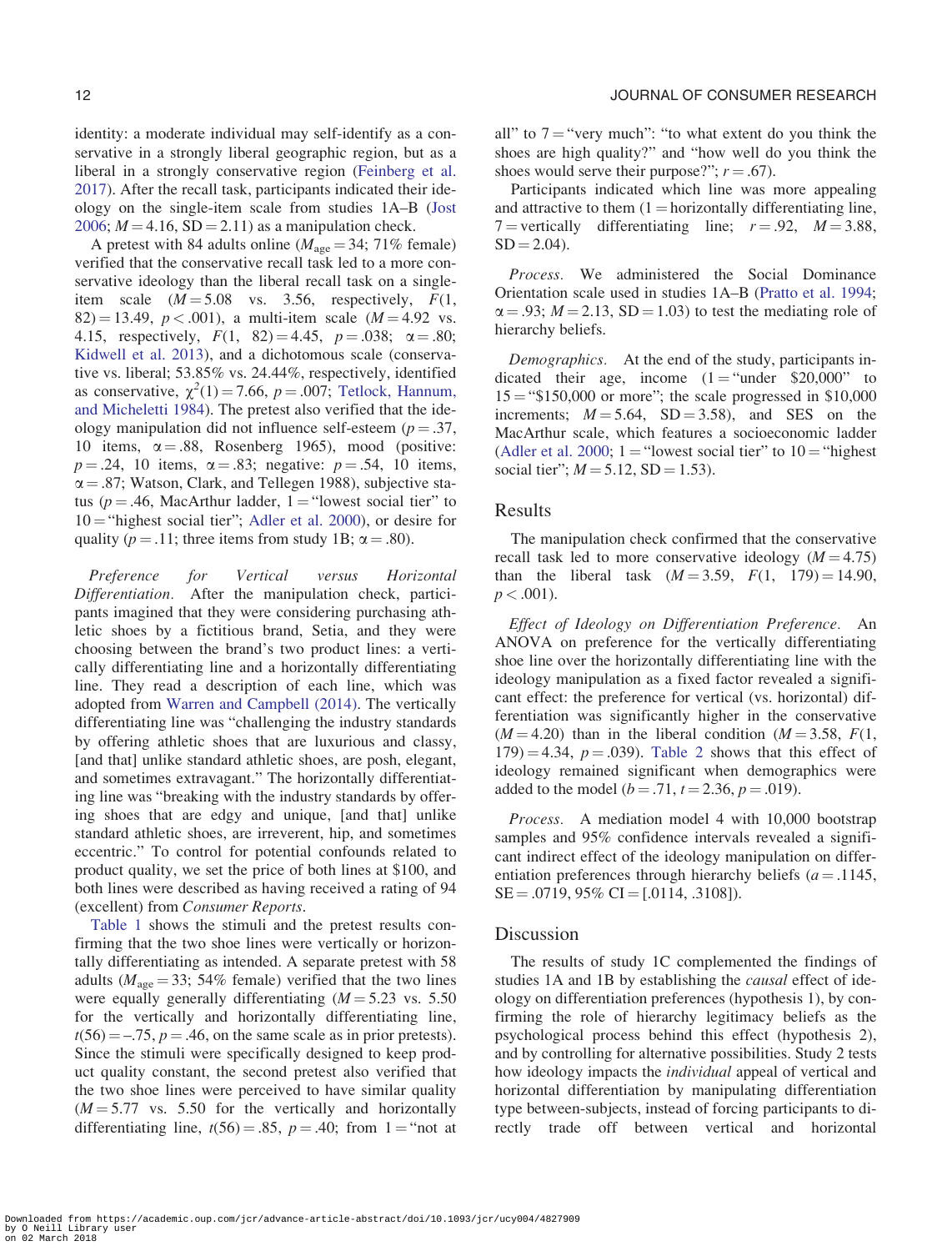differentiation. Study 2 also tests the role of income and SES more completely.

# STUDY 2: INFLUENCE OF IDEOLOGY ON INDIVIDUAL APPEAL OF VERTICAL AND HORIZONTAL DIFFERENTIATION ACROSS INCOME BRACKETS

Study 2 had three goals. First, it examined how ideology impacts the individual appeal of vertical and horizontal differentiation. Second, whereas studies 1A–C showed that ideology effects are independent from SES and income among student participants who have no income and MTurk participants who have relatively low income, study 2 sought to further disentangle the role of ideology from SES and income by using a sample of participants with a wide range of incomes. Third, study 2 sought to generalize the effect of ideology by using a different measure of ideology and a new product. In order to control for confounds and alternative explanations, we held the brand and the color of the product constant. In line with the operationalization of consumer differentiation through product color in prior work [\(Bellezza et al. 2014](#page-21-0); [Warren and Campbell](#page-23-0) [2014\)](#page-23-0), we varied the differentiation framing of product color in a magazine article.

#### Method

Study 2 had a  $2 \times 2$  design with ideology (conservative vs. liberal) measured and differentiation type (vertical vs. horizontal) manipulated between-subjects. Three hundred fifty-three Qualtrics panelists ( $M_{\text{age}} = 48$ , 46% female) completed the study for payment. The sampling method required a similar representation of participants from four brackets of annual income: (1) \$0 to \$49,999, (2) \$50,000 to \$99,999, (3) \$100,000 to \$149,999, and (4) \$150,000 or above. In the result, 24%, 23%, 23%, and 30% of participants were in each respective bracket.

Political Ideology. Participants indicated their political ideology on a dichotomous scale ([Tetlock et al. 1984;](#page-23-0) 54.96% identified as conservative and 45.04% identified as liberal).

Evaluation of Vertical and Horizontal Differentiation. Participants imagined that they were choosing an outfit to wear to a professional networking event. Participants read that most attendees would probably wear black and that they were considering wearing a red outfit from J.Crew. We used the J.Crew brand, because in a separate pretest it was rated to be equally vertically and horizontally differentiating ( $N = 60$  adults,  $M_{vertical} = 4.82$ vs.  $M_{\text{horizontal}} = 4.58$ ,  $t(59) = 1.06$ ,  $p = .29$ , on the same scales as in prior pretests). To manipulate differentiation type, we varied between-subjects the framing of the color red as vertically or horizontally differentiating. Participants read that they came across an article that described red as "the color of luxury" and as being increasingly used to signal "one's success, accomplishments, and prosperity" in the vertical differentiation condition, or as "the color of nonconformity" and as being increasingly used to signal "one's originality, rebelliousness, and edge" in the horizontal differentiation condition. [Table 1](#page-6-0) shows the stimuli and the pretest results, which confirmed that the red outfit signaled vertical or horizontal differentiation in the two differentiation conditions as intended. A separate pretest with 57 adults ( $M_{\text{age}} = 33,54\%$  female) showed that the outfit was similarly generally differentiating across the vertical and horizontal conditions  $(M = 5.38$  vs. 5.96, respectively,  $t(54) = 1.52$ ,  $p = .14$ , on the same scale as in prior pretests). Since the stimuli were specifically designed to keep product quality constant, this pretest also confirmed that the outfit had similar perceived quality across conditions  $(M = 5.09$  vs. 5.43 for vertical and horizontal differentiation, respectively,  $t(55) = -1.18$ ,  $p = .24$ , on the same scale as in the study 1C pretest).

Participants indicated the extent to which wearing the red outfit would be appealing and desirable for them (1 = "not at all" to 7 = "very much";  $r = .93$ ,  $M = 4.01$ ,  $SD = 1.84$ .

Demographics. At the end, participants indicated their age, income  $(1 = "below $20,000" to 20 = "$200,000 or$ above"; the scale progressed in \$10,000 increments;  $M = 10.08$ , SD = 6.34), and SES ( $M = 5.82$ , SD = 1.64 on the 10-point MacArthur ladder scale, [Adler et al. 2000](#page-21-0)).

## Results

We regressed the appeal of the differentiating outfit on ideology (.5 for conservative, –.5 for liberal), differentiation type (.5 for vertical, –.5 for horizontal), and their interaction. The results revealed nonsignificant coefficients of ideology ( $b = -.04$ ,  $t = -.20$ ,  $p = .85$ ) and differentiation type ( $b = .26$ ,  $t = 1.33$ ,  $p = .18$ ), but a significant ideolo $gy \times$  differentiation interaction  $(b = 1.17, t = 3.02,$  $p = .003$ ). [Table 2](#page-8-0) shows that this interaction remained significant when demographics were added to the model  $(b = 1.20, t = 3.02, p = .003)$ , whereas the effects of income ( $|b|s < .05$ ,  $|t|s < 1.10$ ,  $p s > .30$ ) and SES ( $|b|s < .37$ ,  $|t|$ s < 1.30,  $p s$  > .20) were nonsignificant. This once again confirmed that the effect of ideology is independent of demographics, including income and SES, even among participants with wide-ranging incomes. As expected, conservative ideology significantly increased the appeal of differentiation over liberal ideology in the vertical differentiation condition ( $M = 4.43$  for conservatives vs. 3.88 for liberals,  $b = .55$ ,  $t = 2.20$ ,  $p = .029$ ), and it significantly decreased the appeal of differentiation in the horizontal condition ( $M = 3.58$  for conservatives vs. 4.21 and for liberals,  $b = -.63$ ,  $t = -2.10$ ,  $p = .037$ ). Whereas conservatives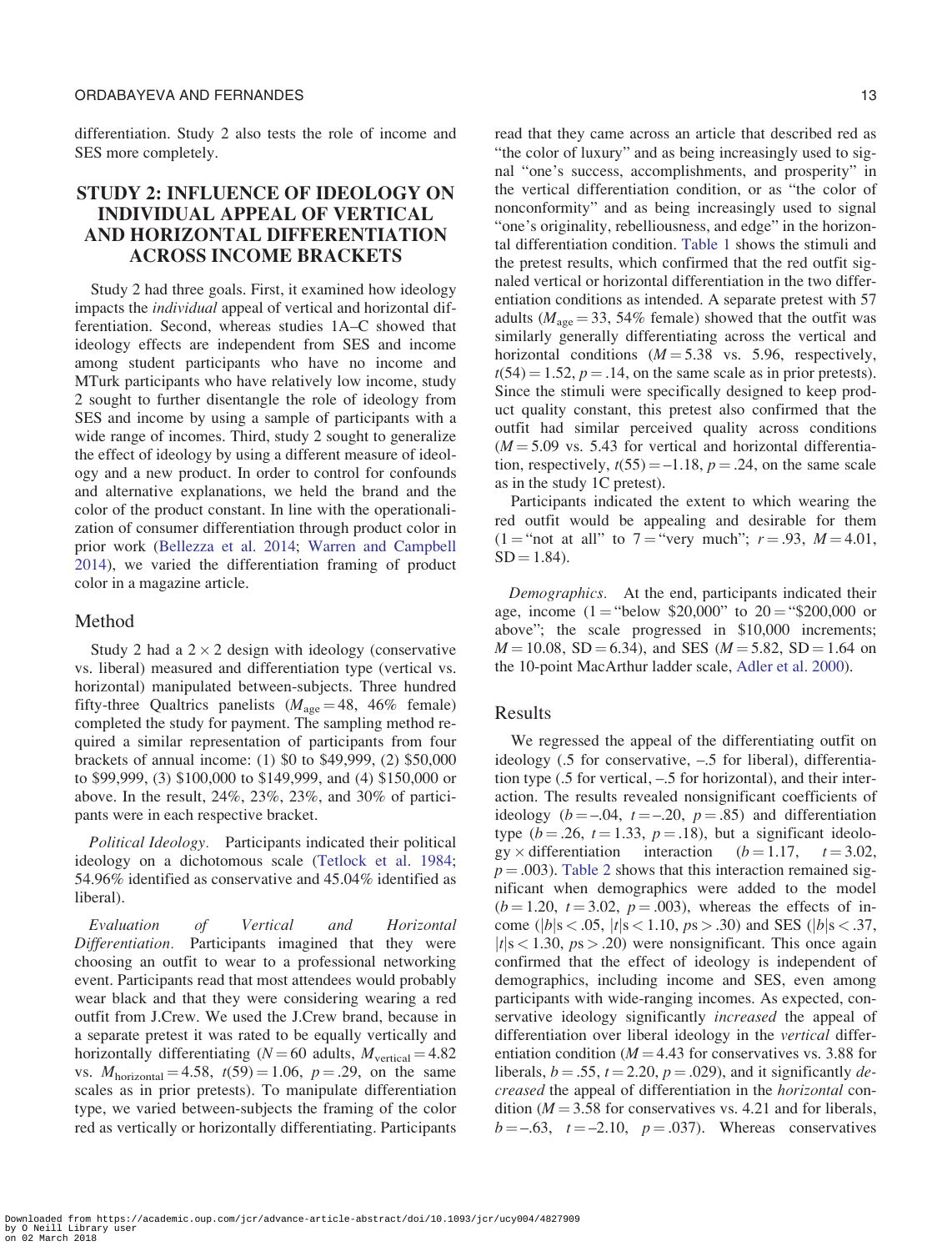found the outfit to be significantly more appealing in the vertical (vs. horizontal) condition ( $t = 3.22$ ,  $p = .002$ ), liberals found the outfit to be directionally, albeit nonsignificantly, less appealing in the vertical (vs. horizontal) condition ( $t = -1.15$ ,  $p = .25$ ).

## Replication with Other Ideology Measures

We replicated the findings of study 2 with a group of 320 MTurk participants ( $M_{\text{age}} = 35$ , 57% female), who completed, in random order, the single-item ([Jost 2006;](#page-22-0)  $M = 4.34$ , SD = 2.03) and multi-item ([Kidwell et al. 2013;](#page-22-0)  $M = 4.33$ , SD = 1.82) ideology scales and then indicated their interest in the red J.Crew outfit using the measure of product appeal from study 2. Analyses revealed a significant ideology  $\times$  differentiation interaction ( $b = .43$ ,  $t = 4.32$ ,  $p < .001$  for the single-item scale;  $b = .42$ ,  $t = 3.67$ ,  $p < .001$  for the multi-item scale;  $|t|$ s < .64,  $ps > .52$  for the remaining coefficients). Once again, conservative (vs. liberal) ideology significantly increased the outfit's appeal in the vertical condition ( $b = .19$ ,  $t = 2.76$ ,  $p = .006$  for the single-item scale;  $b = .17$ ,  $t = 2.24$ ,  $p = .027$  for the multi-item scale), and it significantly *de*creased the outfit's appeal in the horizontal condition  $(b = -.24, t = -3.38, p = .001$  for the single-item scale;  $b = -0.24$ ,  $t = -2.97$ ,  $p = 0.003$  for the multi-item scale). Furthermore, conservative individuals (who scored 5.32 or higher on the single-item 1–9 ideology scale, and 5.39 or higher on the multi-item 1–9 scale) found the outfit to be significantly more appealing in the vertical (vs. horizontal) condition ( $t = 1.97$ ,  $p = .05$  for both scales). Liberal individuals (who scored 3.24 or lower on the single-item ideology scale, and 3.12 or lower on the multi-item scale) found the outfit to be significantly less appealing in the vertical (vs. horizontal) condition  $(t = -1.98, p = .05$  for both scales).

## Discussion

Study 2 showed that political ideology influences the individual appeal of vertical and horizontal differentiation independent from consumers' income and SES. Conservative ideology increases the appeal of vertically differentiating products, and liberal ideology increases the appeal of horizontally differentiating products. Study 3 tests the role of consumers' vertical and horizontal differentiation goals in giving rise to such distinct preferences by explicitly prompting the goal to differentiate vertically or horizontally in the hierarchy (hypothesis 3).

## STUDY 3: MANIPULATING DIFFERENTIATION GOALS

Study 3 had three objectives. First, study 3 sought to verify that the hypothesized pattern emerges due to effects of conservative and liberal ideologies on consumers' vertical and horizontal differentiation goals in the social hierarchy by manipulating a goal to differentiate vertically in the hierarchy, a goal to differentiate horizontally in the hierarchy, or a neutral goal. We predicted (hypothesis 1) that conservative (vs. liberal) ideology would boost the preference for vertical (vs. horizontal) differentiation under the neutral prompt. Furthermore, we predicted (hypothesis 3) that explicitly prompting a vertical or a horizontal differentiation goal would eliminate this effect of ideology by increasing people's general desire to differentiate vertically (as conservatives do under the neutral prompt), or to differentiate horizontally (as liberals do under the neutral prompt).

Second, since our previous studies measured or manipulated the political ideology of participants shortly before they made their product choices, one may question whether or not ideology needs to be explicitly salient for the hypothesized effects to emerge. Third, since studies 1A–C established the psychological process by measuring participants' hierarchy beliefs shortly after their product preferences, one may question whether or not the process evidence obtained in those studies may have been inflated. Since the measurement of the mediator and the dependent variable in the same survey may augment their correlation, introducing a temporal separation between them may provide a more cautious test of the psychological process [\(Podsakoff,](#page-23-0) [Mackenzie, and Podsakoff 2012](#page-23-0)). To address these two issues, study 3 measured ideology and hierarchy beliefs one week after the measure of differentiation preferences.

## Method

Two hundred eighty adults ( $M_{\text{age}} = 34$ , 58% female) completed two surveys online for a small payment through the TurkPrime application [\(Litman, Robinson, and](#page-22-0) [Aberbock 2017\)](#page-22-0).

Differentiation Goal. In the first survey, participants completed a recall task that prompted a vertical differentiation goal, a horizontal differentiation goal, or a neutral goal. In the vertical (vs. horizontal) differentiation goal condition, participants read: "Please take a moment and think of times when you felt very average (vs. conventional) compared to other people. In other words, think of times and situations where you felt that you were so average (vs. conventional) compared to other people that you lacked your own sense of accomplishment and success (vs. uniqueness and identity)." These instructions were adapted from widely used goal induction methods [\(Pickett et al.](#page-23-0) [2002\)](#page-23-0). To ensure that the task, mood, and self-esteem were similar across conditions, in the neutral goal–control condition participants recalled times when they felt uncomfortable around other people. All participants described two memories that fit the prompt.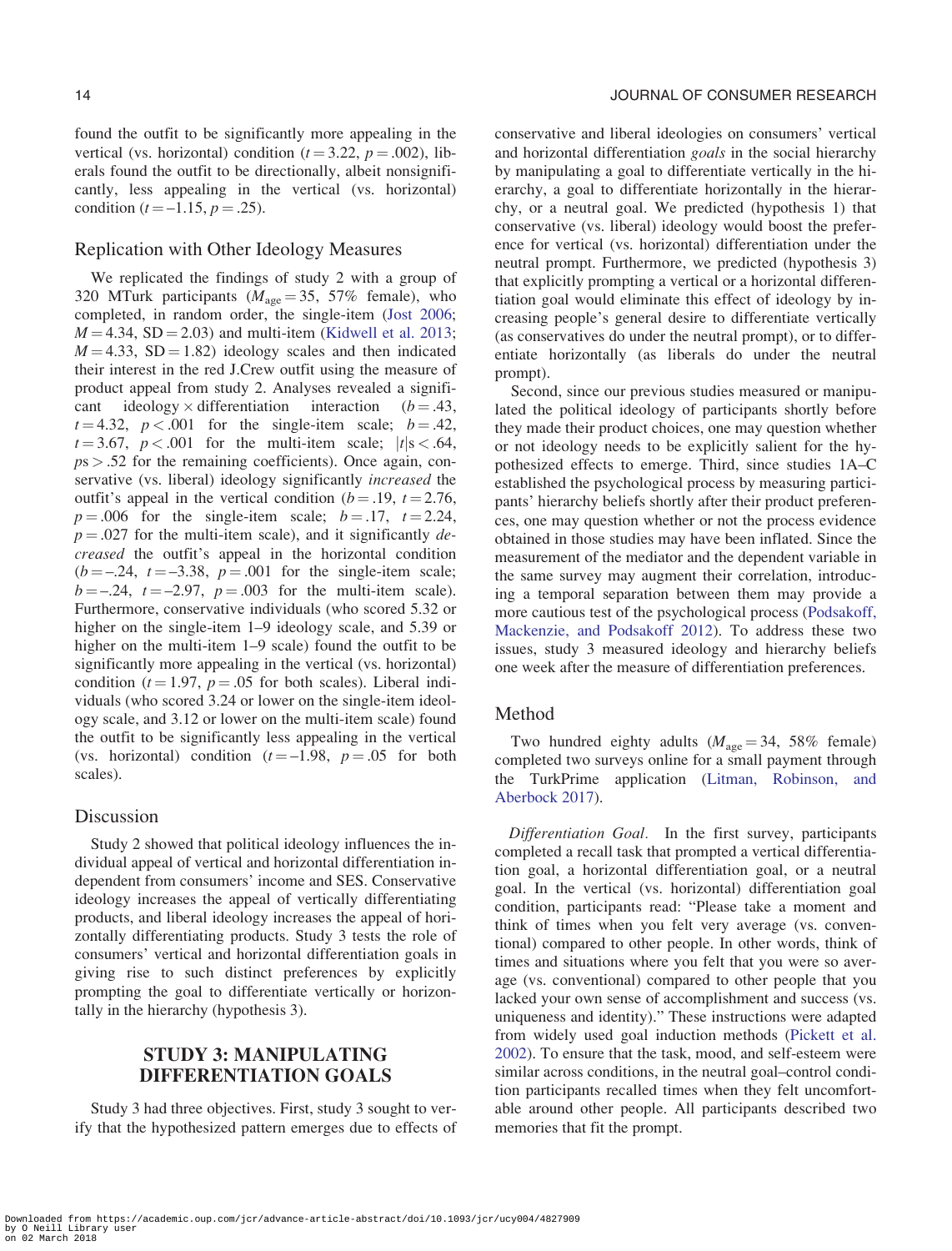A pretest with 113 adults ( $M_{\text{age}} = 31,52\%$  female) verified that the goal manipulation did not impact ideology (single-item scale:  $p = .83$ ; multi-item scale:  $p = .75$ ; dichotomous scale:  $p = .36$ , self-esteem ( $p = .72$ ), mood (negative:  $p = .38$ ; positive:  $p = .32$ ), or subjective status  $(p = .32)$ . Importantly, it verified that the goal manipulation significantly impacted the desire (from  $1 = "not at all"$ to  $7 =$  "very much") to differentiate vertically ( $F(2)$ ,  $111$ ) = 5.17,  $p = .007$ ; "to what extent do you want to be considered as holding high prestige?") and the desire to differentiate horizontally  $(F(2, 111) = 5.77, p = 004;$  "to what extent do you want to be considered as being nonconformist?"). The desire to differentiate vertically was higher in the vertical  $(M = 4.84)$  than in the horizontal  $(M = 3.47, t(71) = 3.06, p = .003)$  and neutral  $(M = 3.71,$  $t(76) = 2.56$ ,  $p = .012$ ) goal conditions, and it did not differ between the latter two conditions  $(t(75) = -.51, p = .61)$ . The desire to differentiate horizontally was higher in the horizontal  $(M = 4.39)$  than in the vertical  $(M = 3.08,$  $t(71) = 3.35$ ,  $p = .001$ ) and neutral  $(M = 3.32, t(75) = 2.62,$  $p = .011$ ) goal conditions, and it did not differ between the latter two conditions  $(t(76) = -.58, p = .56)$ .

Preference for Vertical versus Horizontal Differentiation. After the recall task, participants were informed, as in study 1A, that 10 participants would win a coffee mug, and they chose between two mug designs: one that featured the vertically differentiating message "Just Better" and one that featured the horizontally differentiating message "Just Different." Whereas in study 1A the other side of the mug featured the logo of student participants' university, to make the mug personally relevant to MTurk participants in the present study, we informed them that the other side of the mug would feature a name of their choosing (e.g., the name of their organization or alma mater). [Table 1](#page-6-0) shows that a pretest confirmed that the two mugs signaled vertical or horizontal differentiation as intended. A separate pretest with 53 adults ( $M_{\text{age}} = 34$ , 62% female) confirmed that the vertically and horizontally differentiating mugs were equally generally differentiating  $(M = 3.74$  and 4.04,  $t(51) = .49$ ,  $p = .63$ , on the same scale as in prior pretests).

Political Ideology and Process. One week after the first survey, participants were recontacted through TurkPrime for the second unrelated survey, and they completed, in random order, the measures of ideology on a dichotomous scale ([Tetlock et al. 1984](#page-23-0); 37.50% were conservative, 62.50% were liberal) and hierarchy beliefs using the Social Dominance Orientation scale from studies  $1A-C (\alpha = .93, M = 2.30, SD = 1.10).$ 

Demographics. At the end of the second survey, we measured age, annual income  $(1 - \text{``under $20,000''}$  to  $15 =$  "\$150,000 or more"; the scale progressed in \$10,000 increments;  $M = 5.70$ ,  $SD = 3.77$ ), and SES (1 = "high class" to  $5 =$  "low class";  $M = 3.37$ , SD = .80).

## Results

Effects of Differentiation Goal and Ideology on Differentiation Preferences. Since we expected a significant effect of ideology only in the neutral goal condition that is, in one out of the three goal conditions—following prior work ([Naylor, Lamberton, and Norton 2011\)](#page-23-0), we created two dummy variables to capture the three goal conditions: dummy 1 was equal to .66 in the neutral condition and –.33 in the vertical and horizontal goal conditions; and dummy 2 was equal to  $.5$  in the vertical goal condition,  $-.5$ in the horizontal goal condition, and 0 in the neutral condition. We then conducted a logistic regression on choice of the vertically (vs. horizontally) differentiating mug with ideology (.5 for conservative; –.5 for liberal), the two dummy variables, and the interaction of each dummy variable with ideology as predictors.

The results revealed significant positive coefficients of ideology ( $b = .75$ , Wald = 8.29,  $p = .004$ ) and dummy 2 (vertical vs. horizontal differentiation:  $b = .83$ , Wald  $= 7.21$ ,  $p = .007$ ), with preference for vertical over horizontal differentiation significantly higher among conservatives (53.33%) than liberals (34.29%) and when the vertical differentiation goal was prompted (52.0%) than when the horizontal goal was prompted  $(31.87\%)$ . Importantly, the key interaction of ideology with dummy 1 (neutral vs. vertical and horizontal differentiation goals) was marginally significant  $(b = 1.01, \text{Wald} = 3.09,$  $p = .079$ ). The remaining coefficients were not significant  $(|b|s < .34$ , Wald's  $< .30$ ,  $ps > .58$ ). [Table 2](#page-8-0) shows that these results remained unchanged when demographics were included in the model (ideology:  $b = .77$ , Wald = 7.03,  $p = .008$ ; dummy 2:  $b = .70$ , Wald = 3.96,  $p = .047$ ; ideology  $\times$  dummy 1 interaction:  $b = 1.06$ , Wald = 2.84,  $p = .092$ ).

Breaking down the key interaction of ideology with dummy 1 (neutral goal vs. vertical and horizontal differentiation goals), as predicted (hypothesis 3) and shown in [figure 3](#page-15-0), conservative (vs. liberal) ideology led to a significantly higher preference for vertical over horizontal differentiation in the neutral condition (62.07% vs. 28.33%, respectively,  $b = 1.42$ , Wald = 8.83,  $p = .003$ ), but it did not impact differentiation preferences when the vertical  $(b = .59, Wald = 2.08, p = .15)$  or horizontal differentiation goal  $(b=.25, Wald=.28, p=.60)$  was explicitly prompted. Compared to conservatives' high baseline preference for vertical over horizontal differentiation in the neutral condition (62.07%), conservatives' choice of vertical differentiation did not change in the vertical differentiation goal condition (60.0%,  $b = .09$ , Wald = .03,  $p = .86$ ), but it significantly decreased in the horizontal goal condition  $(35.48\%, \quad b = -1.09, \quad \text{Wald} = 4.14, \quad p = .042).$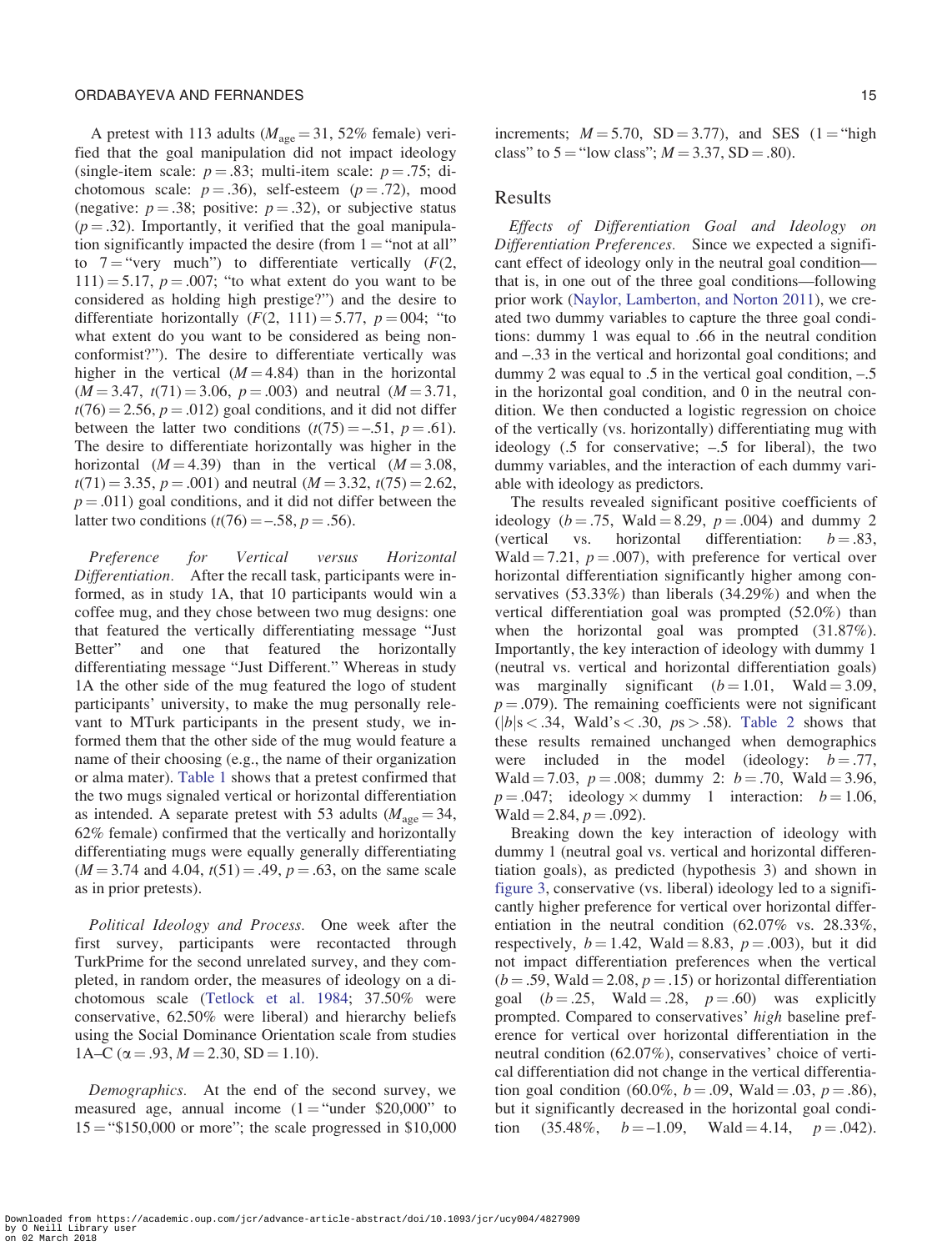#### FIGURE 3

<span id="page-15-0"></span>STUDY 3: EFFECTS OF IDEOLOGY AND MANIPULATED DIFFERENTIATON GOAL ON CHOICE OF VERTICAL (VS. HORIZONTAL) DIFFERENTIATION



Compared to liberals' low baseline preference for vertical over horizontal differentiation in the neutral condition (28.33%), liberals' choice of vertical differentiation did not change in the horizontal goal condition (30.0%,  $b = .08$ , Wald  $= .04$ ,  $p = .84$ ), but it marginally significantly increased in the vertical goal condition (45.45%,  $b = .75$ , Wald  $= 3.58$ ,  $p = .059$ ). In other words, as expected, conservatives displayed similar preferences for vertical differentiation in the vertical goal condition as they did in the neutral condition, and liberals displayed similar preferences for horizontal differentiation in the horizontal goal condition as they did in the neutral condition.

Process. We tested whether hierarchy legitimacy beliefs mediated the main effect of ideology on differentiation preferences. Since we expected the vertical and horizontal differentiation goal prompts to boost consumers' desire for vertical and horizontal differentiation directly, without influencing hierarchy legitimacy beliefs, we ran a mediation model 5 [\(Hayes 2013\)](#page-22-0), which states that the moderator (goal prompt) influences the dependent variable (mug choice) without influencing the link between the independent variable (ideology) and the mediator (hierarchy beliefs). The analysis with 10,000 bootstrap samples and 95% confidence intervals revealed a significant indirect effect of ideology on choice through hierarchy beliefs  $(a = .3767, \text{ SE} = .1393, 95\% \text{ CI} = [.1420, .6908]).$  (A model 4 analysis also yielded a significant indirect effect of ideology through hierarchy beliefs:  $a = .3805$ ,  $SE = .1365, 95\% \text{ CI} = [.1529, .6900].$  Hierarchy beliefs

thus mediated the main effect of ideology on differentiation preferences even after a time delay. This minimizes the role of demand in facilitating the process.

#### Discussion

Study 3 verifies that the effect of ideology on distinct differentiation preferences is driven by the desire of conservatives and liberals to differentiate vertically or horizontally in the hierarchy. The study thereby adds to the results of studies 1A–C and 2 in ruling out alternative explanations related to the idiosyncratic preferences of conservatives and liberals for certain products (e.g., high-quality products). Study 3 also shows that ideology effects emerge even if ideology and hierarchy legitimacy beliefs are measured after a significant time delay. This minimizes the possibility that demand effects drive our findings. Importantly, study 3 proposes the first set of conditions that mitigate the ideological divide in consumption preferences—activating a vertical versus a horizontal differentiation goal in the hierarchy (hypothesis 3). Study 4 tests the second set of boundary conditions related to manipulated hierarchy legitimacy (hypothesis 4).

# STUDY 4: MANIPULATING PERCEIVED HIERARCHY LEGITIMACY

Study 4 sought to corroborate the role of hierarchy legitimacy beliefs in driving the effect of ideology by manipulating, instead of measuring, hierarchy legitimacy perceptions. The study thus used an established method to test the process through moderation [\(Spencer et al. 2005\)](#page-23-0). We predicted (hypothesis 4) that prompting people to consider that the dominance-based hierarchy may be illegitimate (vs. legitimate) would eliminate the effect of ideology on differentiation preferences, and that this would result due to the shift in the preferences of conservatives, not liberals.

#### Method

Two hundred seventy-two adults ( $M_{\text{age}} = 32,~65\%$  female) completed the study on MTurk for a small payment.

Political Ideology. Participants indicated their ideology on a dichotomous scale ([Tetlock et al. 1984](#page-23-0); 43.45% identified as conservative, 56.55% identified as liberal).

Hierarchy Legitimacy. Participants then engaged in a recall task, which manipulated perceptions of hierarchy legitimacy by stressing the relative importance of either hard work or good luck in attaining high hierarchical positions. In the legitimate (vs. illegitimate) hierarchy condition, participants were instructed as follows: "It takes a combination of good luck and hard work for good things to happen to you. Please tell us the story of something good that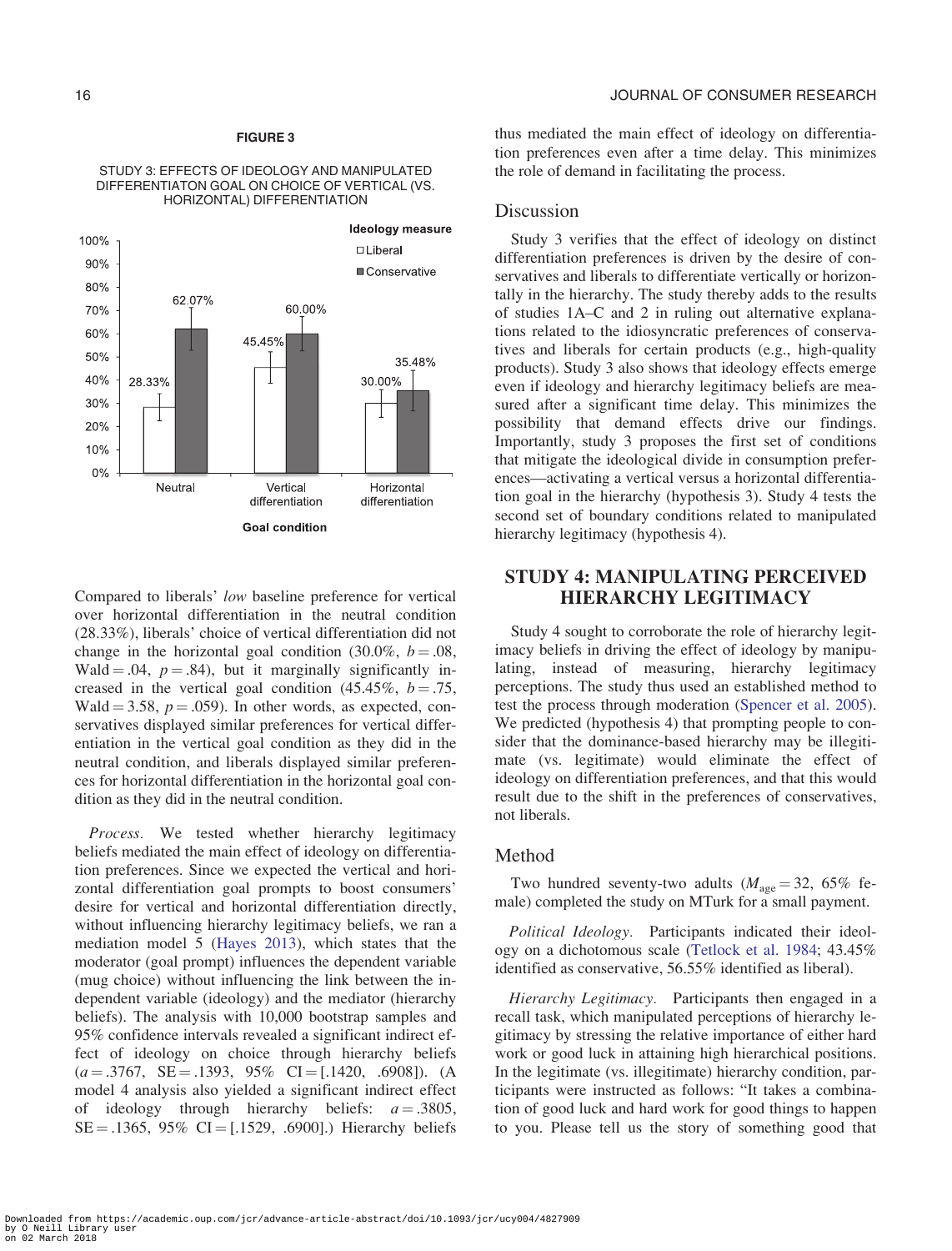#### ORDABAYEVA AND FERNANDES **17** AND 17 AND 17 AND 17 AND 17 AND 17 AND 17 AND 17 AND 17 AND 17 AND 17 AND 17 AND 17

happened to you. In particular, we would like to know about the role that hard work, self-discipline, and wise decisions (vs. chance, opportunity, and help from others) played in helping you get there." Two pretests, reported in the next section, verified the effectiveness of this manipulation.

Preference for Vertical versus Horizontal Differentiation. As in study 1B, participants were informed that they could win a \$100 gift card from Ralph Lauren (vertical differentiation) or Urban Outfitters (horizontal differentiation), and they made their choice on a dichotomous scale.

Demographics. At the end of the study, participants indicated their age, SES (from  $1 = \text{``high class''}$  to  $5 = \text{``low}$ class";  $M = 3.29$ , SD = .77), and income (from 1 = "under \$20,000" to  $15 =$  "\$150,000 or more"; the scale progressed in \$10,000 increments;  $M = 5.57$ , SD = 3.61).

## Hierarchy Manipulation Pretests

Two pretests checked the effectiveness of the hierarchy manipulation. The first pretest included 80 adults  $(M<sub>age</sub> = 31, 55\%$  female) and verified that the hierarchy manipulation did not impact ideology (single-item:  $p = .78$ ; multi-item:  $p = .23$ ; dichotomous:  $p = .28$ ), selfesteem  $(p=.87)$ , mood (positive:  $p=.68$ ; negative:  $p = .11$ , or subjective status ( $p = .74$ ).

The second pretest checked whether the hierarchy manipulation would effectively change perceptions of hierarchy legitimacy, and if it would do so asymmetrically for conservatives and liberals. We expected the hierarchy manipulation to shift the hierarchy beliefs of conservatives, but not those of liberals, because conservatives have a high, and liberals have a low, need to justify and accept the existing social system. A group of 153 adults ( $M_{\text{age}} = 32$ , 62% female) completed the hierarchy manipulation and then indicated their belief in the legitimacy of the dominance-based hierarchy ("to what extent do you think that people deserve the outcomes that they get?"  $1 = "not$ at all" to  $7 =$ "very much";  $M = 4.95$ , SD = 1.10). They also indicated their political ideology on the dichotomous scale used in the main study ([Tetlock et al. 1984;](#page-23-0) 34.95% were conservative and 64.05% were liberal). A UNIANOVA revealed significant main effects of the hierarchy manipulation  $(F(1, 149) = 4.89, p = .029;$  perceived hierarchy legitimacy was higher in the legitimate condition:  $M = 5.09$  than in the illegitimate condition:  $M = 4.81$ ) and of ideology  $(F(1, 149) = 4.34, p = .039;$  perceived hierarchy legitimacy was higher among conservatives:  $M = 5.20$  than liberals:  $M = 4.82$ ). Importantly, as predicted, the hierarchy  $\times$  ideology interaction was significant  $(F(1, 149) = 5.74, p = .018)$  such that the hierarchy manipulation significantly boosted perceived hierarchy legitimacy among conservatives  $(M_{\text{legitimate}} = 5.61 \text{ vs.}$ 

 $M_{\text{illegitimate}} = 4.78; \ F(1, 149) = 8.29, \ p = .005$ , but not among liberals  $(M_{\text{legitimate}} = 4.80 \text{ vs. } M_{\text{illegitimate}} = 4.83;$  $F(1, 149) = .02$ ,  $p = .88$ ). This ultimately resulted in significantly different hierarchy legitimacy perceptions between conservatives and liberals in the legitimate hierarchy condition  $(F(1, 149) = 10.25, p = .002)$ , but not in the illegitimate hierarchy condition  $(F(1, 149) = .05, p = .83)$ .

## Results

In the main study, we conducted a binary logistic regression on the choice of a gift card from the vertically (vs. horizontally) differentiating brand with the hierarchy manipulation (.5 for legitimate, –.5 for illegitimate), ideology (.5 for conservative, –.5 for liberal), and their interaction as predictors. The results revealed a significant coefficient of ideology ( $b = 1.03$ , Wald = 15.46,  $p < .001$ ) such that conservatives were more likely to choose the vertically (vs. horizontally) differentiating brand (51.28%) than liberals (27.74%). The coefficient of the hierarchy manipulation was positive, albeit nonsignificant ( $b = .37$ , Wald = .26,  $p = .15$ ). Importantly, the coefficient of the ideolo $gy \times$  hierarchy manipulation was significant ( $b = 1.14$ , Wald  $=$  4.75,  $p = .029$ ). These effects did not change when demographics were added to the analysis (ideology:  $b = 1.12$ , Wald = 16.19,  $p < .001$ ; ideology  $\times$  hierarchy manipulation:  $b = 1.31$ , Wald = 5.55,  $p = .019$ ; see [Table 2](#page-8-0) for details).

Breaking down the focal interaction, as predicted (hypothesis 4) and shown in [figure 4](#page-17-0), the effect of conservative (vs. liberal) ideology was significant in the legitimate hierarchy condition ( $b = 1.60$ , Wald = 17.55,  $p < .001$ ), but it was not significant in the illegitimate hierarchy condition ( $b = .46$ , Wald = 1.64,  $p = .20$ ). The preference shift in response to the hierarchy manipulation emerged because of the change in the preferences of conservatives, not liberals. Conservatives were less likely to choose the vertically differentiating brand when the hierarchy was cast as illegitimate (40.0%) than when it was cast as legitimate (63.16%,  $b = .94$ , Wald = 6.16,  $p = .01$ ). Liberals were *equally un*likely to choose the vertically differentiating brand regardless of whether the hierarchy was cast as legitimate (25.68%) or illegitimate (29.63%,  $b = -.20$ , Wald = .30,  $p = .58$ ).

#### Discussion

Together, studies 1A through 4 provide converging evidence of the effect of measured and manipulated individual-level political ideology on consumers' preferences for vertical and horizontal differentiation in the hierarchy, and for hierarchy beliefs as the psychological process behind this effect. Study 5 tests our theory using state-level political ideology and secondary data from online searches in conservative and liberal US states in order to boost external validity.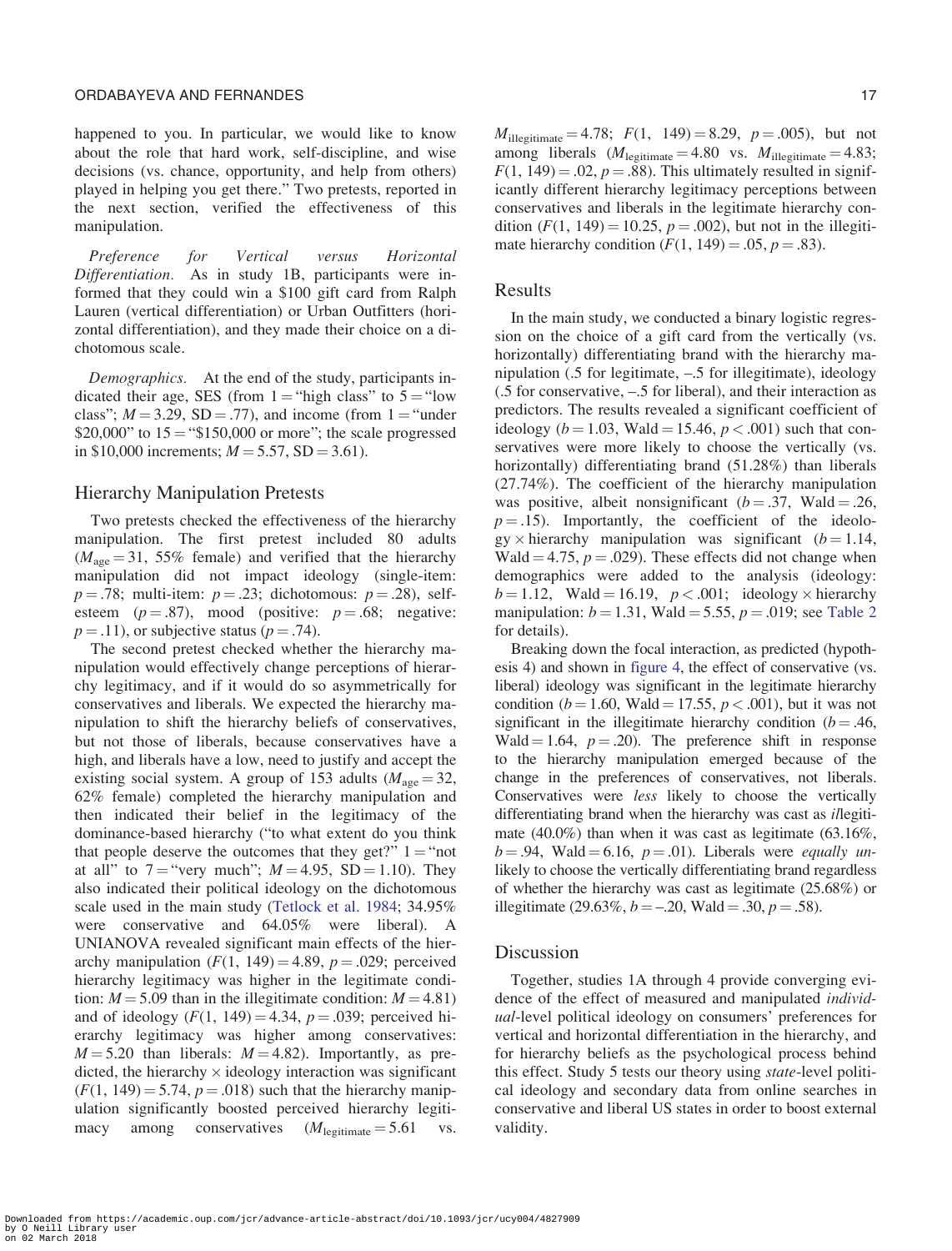#### FIGURE 4

<span id="page-17-0"></span>STUDY 4: EFFECTS OF IDEOLOGY AND MANIPULATED HIERARCHY LEGITIMACY ON CHOICE OF VERTICAL (VS. HORIZONTAL) DIFFERENTIATION



# STUDY 5: IDEOLOGY AND ONLINE SEARCH

Study 5 tested whether the divide in differentiation preferences between conservatives and liberals was prevalent in the online searches of conservative and liberal US states. We used Google search data to approximate the differentiation interests of individuals for two reasons. First, Google searches are strongly related to the interests of individuals who perform the search, and aggregating millions of searches gives a good proxy for an area's interest in a topic [\(Ginsberg et al. 2009;](#page-22-0) [Goel et al. 2010\)](#page-22-0). Second, Google search data can reliably predict actual behaviors in a geographical area such as the consumption of movies, cars, homes, and video games [\(Goel et al. 2010](#page-22-0)), as well as broader outcomes such as the incidence of flu ([Ginsberg](#page-22-0) [et al. 2009](#page-22-0)) as long as potential confounds are controlled for. This is because people search for a phenomenon (e.g., flu) when it becomes prevalent in the area (when flu spreads) and for products before buying them. In line with our theory, we predicted that the level of conservatism (vs. liberalism) of a state would positively predict the state's online search for vertical differentiation terms and negatively predict the state's online search for horizontal differentiation terms.

## Google Search Terms

We selected 12 terms that represent vertical differentiation (e.g., best) and 12 terms that represent horizontal differentiation (e.g., distinct). In a pretest, 60 people  $(M<sub>age</sub> = 35, 55\%$  female) rated the vertical differentiation terms, and 64 people ( $M_{\text{age}} = 37$ , 59% female) rated the horizontal differentiation terms on the degree to which each term allowed vertical and horizontal differentiation, using the descriptions of vertical and horizontal differentiation and seven-point scales adopted from prior pretests. The terms that represent vertical differentiation were significantly more vertically differentiating  $(M = 5.86)$  than horizontally differentiating  $(M = 3.32, t(59) = 10.93,$  $p < .001$ ), and the terms that represent horizontal differentiation were significantly more horizontally differentiating  $(M = 5.28)$  than vertically differentiating  $(M = 3.17,$  $t(63) = 8.30, p < .001$ . [Table 3](#page-18-0) shows the terms, pretest questions, and individual pretest ratings of the terms.

Factor analysis on the 12 vertical and 12 horizontal differentiation terms revealed that most terms fit to their respective factors (most factor loadings were strongly significant,  $p < .01$ ; item-to-total correlations = .09 to .85 with an average of .49). We retained the terms (unorthodox, counterculture, bohemian) that did not load strongly on their factor, because they positively correlated with the other terms that pertained to the factor and yielded consistent pretest ratings, and because removing them from the analyses did not change the results. The 12 vertical and the 12 horizontal differentiation items formed reliable scales of vertical ( $M = 73.08$ , SD = 7.16,  $\alpha = .90$ ) and horizontal differentiation ( $M = 66.82$ , SD = 6.28,  $\alpha = .71$ ). Therefore, the scales of vertical and horizontal differentiation were internally valid. We used general concepts as stimuli instead of existing products or brands, because existing products or brands could introduce confounds (e.g., product/brand perceptions). We replicated the results using searches for Ralph Lauren and Urban Outfitters, which had been pretested and used as stimuli in studies 1B and 4.

#### Method

Vertical and Horizontal Differentiation. As proxies for vertical and horizontal differentiation search in each state, we examined Google searches for the selected 12 vertical and 12 horizontal differentiation terms in the period between January 2004 and November 2016. This yielded more than 130 million searches that included the terms on desktop computers, laptops, and mobile devices. For each term, we extracted a state-level search index from Google Insights ([www.google.com/trends/](http://www.google.com/trends)). The search index is the percentage (from  $0 = no$  search volume to  $100 =$  maximum search volume) of an area's total Google searches that includes a given term relative to other terms. The relative scaling is required to preclude regions with the highest search volume overall from always ranking high, and it enables meaningful comparisons of indexes across regions. This yielded 24 search indexes in each of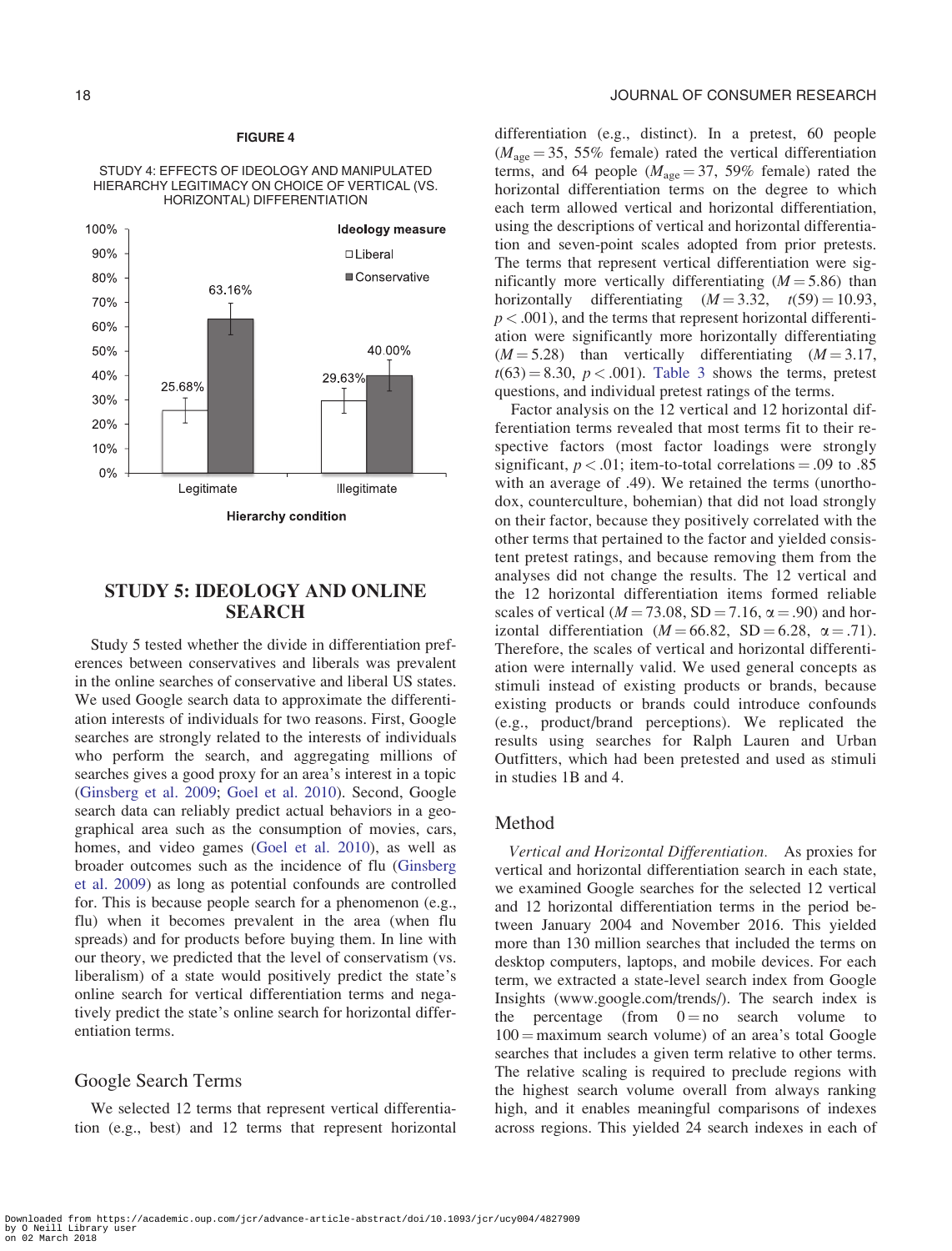<span id="page-18-0"></span>

| Differentiation type | Search terms         | Vertical score | Horizontal score | t       | p       |
|----------------------|----------------------|----------------|------------------|---------|---------|
| Vertical             | Better/best          | 5.12           | 4.12             | 2.37    | .021    |
| $(N = 60)$           | Convertible          | 4.97           | 3.82             | 2.85    | .006    |
|                      | <b>Diamonds</b>      | 6.32           | 2.59             | 11.91   | < .001  |
|                      | Elegant              | 5.07           | 4.12             | 2.25    | .028    |
|                      | Elite                | 6.03           | 3.24             | 6.51    | < .001  |
|                      | Jewelry              | 5.73           | 3.64             | 6.06    | < .001  |
|                      | Luxury               | 6.36           | 2.95             | 10.90   | < .001  |
|                      | Mansion              | 6.33           | 2.87             | 10.60   | < .001  |
|                      | Money                | 6.32           | 2.80             | 11.30   | < .001  |
|                      | Prestige             | 5.95           | 3.10             | 7.26    | < .001  |
|                      | Rich                 | 6.47           | 2.57             | 11.79   | < .001  |
|                      | <b>Success</b>       | 5.70           | 4.00             | 5.08    | < .001  |
|                      | Average across terms | 5.86           | 3.32             | 10.93   | $-.001$ |
| Horizontal           | Alternative          | 2.79           | 5.24             | $-6.28$ | < .001  |
| $(N = 64)$           | Antiestablishment    | 2.59           | 5.27             | $-7.56$ | < .001  |
|                      | <b>Bohemian</b>      | 3.05           | 5.30             | $-5.87$ | < .001  |
|                      | Counterculture       | 2.98           | 5.11             | $-5.25$ | < .001  |
|                      | Creative             | 3.25           | 5.49             | $-6.20$ | < .001  |
|                      | <b>Distinct</b>      | 4.05           | 5.08             | $-2.86$ | .006    |
|                      | Edgy                 | 3.40           | 5.32             | $-5.26$ | < .001  |
|                      | Geek                 | 3.05           | 5.22             | $-6.53$ | < .001  |
|                      | Hipster              | 3.38           | 5.38             | 5.61    | < .001  |
|                      | Indie                | 3.17           | 5.41             | $-6.20$ | < .001  |
|                      | Unconventional       | 3.13           | 5.21             | $-5.44$ | < .001  |
|                      | Unorthodox           | 2.71           | 5.38             | $-7.75$ | < .001  |
|                      | Average across terms | 3.17           | 5.28             | $-8.30$ | $-.001$ |

TABLE 3

STUDY 5: PRETEST RESULTS FOR GOOGLE SEARCH TERMS

NOTES.—

• For each differentiation type, the terms are listed in alphabetical order.

Vertical differentiation was measured from 1 = "not at all" to 7 = "very much" using the following item: "Vertical differentiation allows one to signal that they are different from others by enhancing their social standing—that is, by highlighting their superiority and status among other people. Please indicate the extent to which the concept allows vertical differentiation."

Horizontal differentiation was measured from 1 = "not at all" to 7 = "very much" using the following item: "Horizontal differentiation allows one to signal that they are different from others based on who they are as an individual—that is, by highlighting the qualities, opinions, and traits that make one different from other people. Please indicate the extent to which the concept allows horizontal differentiation."

• For each term, the t-test compared the mean vertical differentiation score to the mean horizontal differentiation score.

50 states. We averaged the 12 search indexes of vertical differentiation and the 12 search indexes of horizontal differentiation into composite measures of interest in vertical differentiation and interest in horizontal differentiation per state.

Political Ideology. We collected two measures that have previously been used as proxies of state political ideology [\(Jost et al. 2003](#page-22-0); [Khan et al. 2013;](#page-22-0) [Roos and Shachar 2014\)](#page-23-0): (1) the percentage of people who self-identified as conservative in each state in the 2009–2015 Gallup state of the states metrics ( $M = 38.77$ , SD = 5.59), and (2) the number of times that the state was carried by a Republican candidate in the five presidential elections from 2000 to 2016 ( $M = 2.74$ ,  $SD = 2.24$ ). The two measures were strongly correlated  $(r = .89, p < .01)$ . We standardized and then averaged these measures to form a single index of state conservatism. Separate analyses with each individual ideology measure, reported in [web appendix B,](https://academic.oup.com/jcr/article-lookup/doi/10.1093/jcr/ucy004#supplementary-data) revealed consistent results.

Control Measures. We controlled for the influence of each state's population density ( $M = 164.48$ , SD = 204.54 per square mile) and median age  $(M = 37.40, SD = 2.32)$ obtained from the [U.S. Census Bureau \(2010\),](#page-23-0) and for each state's gross domestic product (GDP;  $M = 310,864.80$ ,  $SD = 385, 339.94$  in millions of USD) and average income per capita in 2010–2015 ( $M = 43,263.99$ , SD = 6,555.64 in USD) obtained from the [U.S. Bureau of Economic](#page-23-0) [Analysis \(2015\).](#page-23-0) These variables were used as proxies for state economic activity, income, and age.

## Results

[Table 4](#page-19-0) reports correlations between variables. It shows that state conservatism was negatively correlated with states' income per capita, GDP, median age, and population density. This is consistent with prior work showing that, compared to conservative individuals who are more likely than liberals to reside in suburban and rural areas,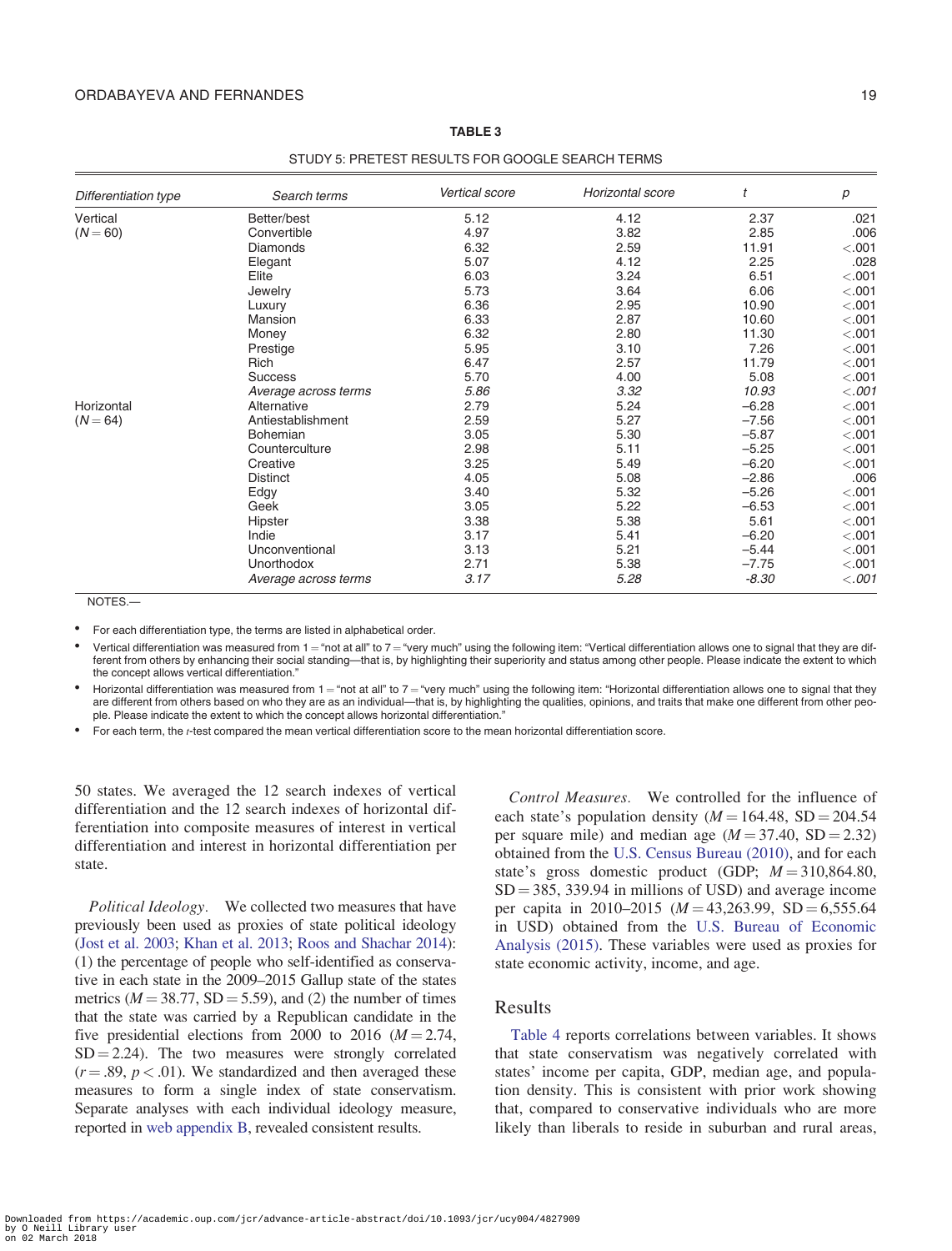<span id="page-19-0"></span>

|                                          | STUDY 5: VARIABLE CORRELATIONS |           |           |         |           |           |  |
|------------------------------------------|--------------------------------|-----------|-----------|---------|-----------|-----------|--|
| Variable correlations                    |                                |           |           |         |           | 6         |  |
| 1. Search for vertical differentiation   |                                |           |           |         |           |           |  |
| 2. Search for horizontal differentiation | $.35***$                       |           |           |         |           |           |  |
| 3. Income per capita                     | .06                            | .12       |           |         |           |           |  |
| 4. GDP                                   | $.29**$                        | $.46***$  | .22       |         |           |           |  |
| 5. Median age                            | $-.02$                         | $-.03$    | .16       | $-.21$  |           |           |  |
| 6. Population density                    | $.54***$                       | $.34***$  | $.57***$  | $.25*$  | $.26*$    |           |  |
| 7. Conservatism                          | .34**                          | $-.39***$ | $-.57***$ | $-.26*$ | $-.39***$ | $-.55***$ |  |

TABLE 4

STUDY 5: VARIABLE CORRELATIONS

NOTES.—

\*\*\* indicates a significant coefficient at  $p < .01$ , \*\* indicates  $p < .05$ , and \* indicates  $p < .1$ .

In table 4 the correlations between conservatism and search for vertical and horizontal terms are the partial r equivalent to the models reported in table 5.

|                    |                 | <b>Model 1</b> coefficients<br>(OLS with only the control variables) |                 | <b>Model 2</b> coefficients<br>(OLS adding conservatism) |  |
|--------------------|-----------------|----------------------------------------------------------------------|-----------------|----------------------------------------------------------|--|
|                    | Vertical search | Horizontal search                                                    | Vertical search | Horizontal search                                        |  |
| Conservatism       |                 |                                                                      | $.37**$         | $-.49***$                                                |  |
| GDP                | .17             | $.42***$                                                             | $.24***$        | $.32***$                                                 |  |
| Population density | $.75***$        | $.33***$                                                             | $.84***$        | .22                                                      |  |
| Income per capita  | $-.39***$       | $-.16$                                                               | $-.27*$         | $-.33**$                                                 |  |
| Median age         | $-.11$          | .001                                                                 | .01             | $-.15$                                                   |  |
| $R^2$              | .39             | .23                                                                  | .45             | .34                                                      |  |

# TABLE 5 STUDY 5: REGRESSION MODEL COEFFICIENTS

liberal individuals are more likely than conservatives to reside in urban, metropolitan areas, which tend to report relatively higher levels of economic activity, population density, infrastructure, and life expectancy [\(Gelman et al.](#page-22-0) [2007;](#page-22-0) [Pew Research Center 2014\)](#page-23-0). Key to our predictions, table 5 summarizes the coefficient estimates of variables predicting search for vertical and horizontal differentiation. There was no multicollinearity: all variance inflation factors were below 3 and tolerance levels exceeded .50.

Effect of Ideology on Online Search for Vertical and Horizontal Differentiation. We regressed the composite measures of interest in vertical and horizontal differentiation in each state on state conservatism, GDP, population density, income per capita, and median age. State conservatism positively predicted search for vertical differentiation ( $b = .37$ ,  $t = 2.47$ ,  $p = .02$ ) and negatively predicted search for horizontal differentiation ( $b = -.49$ ,  $t = -2.97$ ,  $p < .01$ ). Political ideology explained a significant proportion of the variance: 6.27% for vertical differentiation search and 11.47% for horizontal differentiation search. Similar results were found for search for the vertically differentiating Ralph Lauren brand  $(b=.33, t=.2.10,$  $p = .04$ ) and the horizontally differentiating Urban Outfitters brand ( $b = -.37$ ,  $t = -3.22$ ,  $p < .01$ ).

There were also significant or marginally significant effects of GDP ( $b = .24$ ,  $t = 2.05$ ,  $p = .05$ ), population

density ( $b = .84$ ,  $t = 5.99$ ,  $p < .01$ ), and income per capita  $(b = -27, t = -1.91, p = .06)$  on search for vertical differentiation, and significant effects of GDP ( $b = .32$ ,  $t = 2.50$ ,  $p = .02$ ) and income per capita  $(b = -.33, t = -2.14,$  $p = .04$ ) on search for horizontal differentiation. Search for vertical differentiation was more prevalent in states with greater economic activity, population density, and lower per capita income, and search for horizontal differentiation was more prevalent in states with greater economic activity and lower per capita income.

Robustness Checks. We performed three robustness checks: (1) instrumental variable analysis to account for potential omitted variables ([Sargan 1958\)](#page-23-0); (2) separate analyses with each measure of state ideology; and (3) stimulus sampling to account for the role of the sampling of specific search terms [\(Judd, Westfall, and Kenny 2012\)](#page-22-0). The effect of ideology was significant and consistent in all of these specifications. [Web appendix B](https://academic.oup.com/jcr/article-lookup/doi/10.1093/jcr/ucy004#supplementary-data) details these robustness checks.

## Discussion

Study 5 showed that conservatism and liberalism are linked to interest in different forms of consumer differentiation using secondary data from all 50 US states. Conservative states searched more for terms related to vertical differentiation, and liberal states searched more for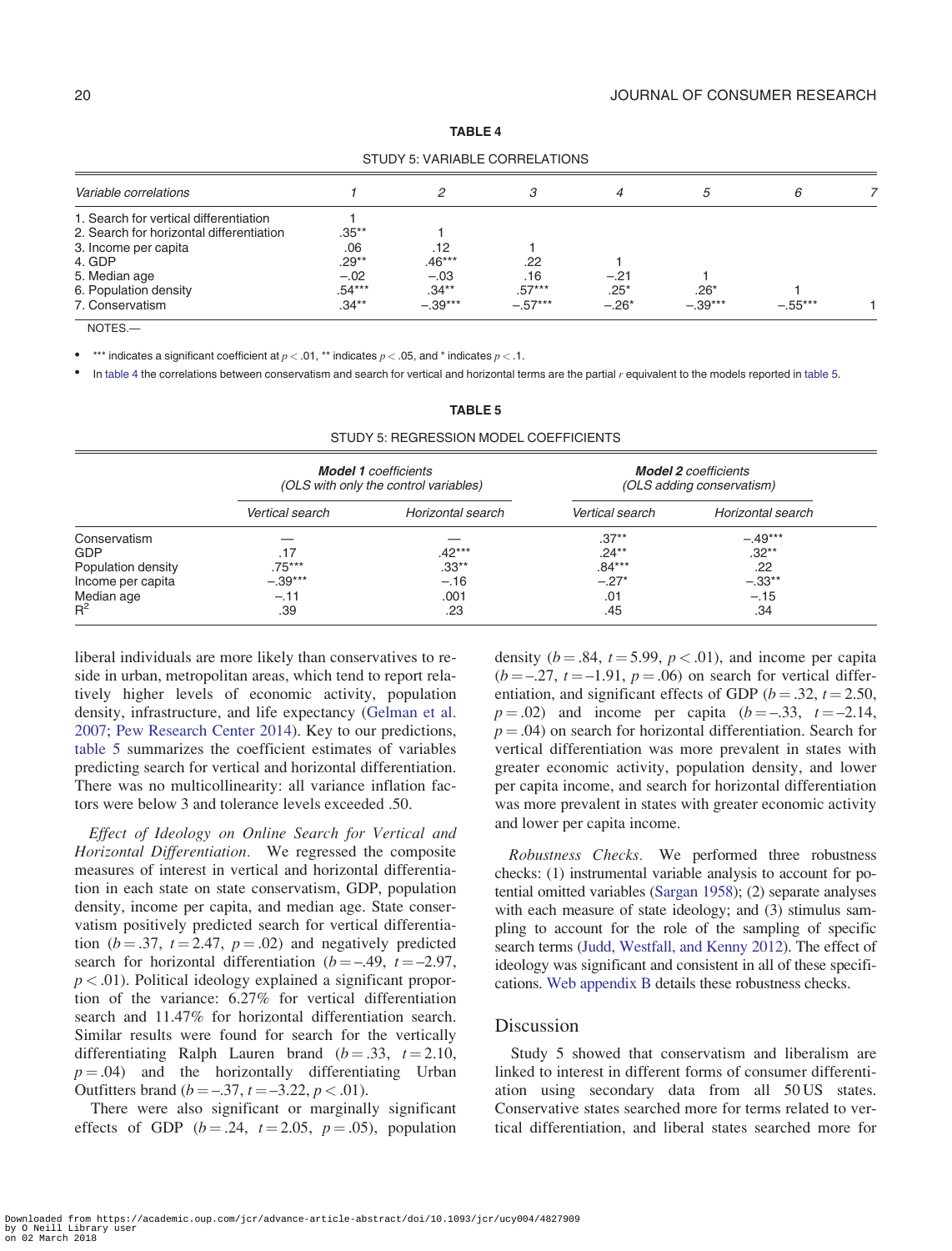#### ORDABAYEVA AND FERNANDES 21

terms related to horizontal differentiation. Conservative states also searched more for Ralph Lauren (a vertically differentiating brand), and liberal states searched more for Urban Outfitters (a horizontally differentiating brand). These results boost the external validity of our theory.

## GENERAL DISCUSSION

This research shows that political ideology affects consumers' preferences for vertical and horizontal differentiation in the social hierarchy. Conservatism leads to vertical differentiation and liberalism leads to horizontal differentiation in the hierarchy because conservatism endorses, and liberalism opposes, the view that the dominance-based hierarchical structure reflects legitimate differences in individual qualities. This effect is mitigated when vertical or horizontal differentiation goals are primed, or when hierarchy's legitimacy is called into question. The results hold with established ideology measures as well as an ideology manipulation, with online search, product evaluation, and actual and hypothetical choice of well-controlled as well as real-world product stimuli. The results also hold across different populations: students who were slightly more liberal than conservative (4.74 on a single-item 1–9 ideology scale, [Jost 2006\)](#page-22-0), MTurk participants who skewed liberal (4.41 on a single-item scale; 4.44 on a multi-item scale, [Kidwell et al. 2013;](#page-22-0) 40.43% were conservative, 59.57% were liberal on a dichotomous scale, [Tetlock et al. 1984\)](#page-23-0), and Qualtrics panelists who skewed conservative (54.96% were conservative, 45.04% were liberal). Consistent results across settings affirm the generalizability of the findings.

#### Theoretical Implications

Our findings have important implications for research on political ideology, social hierarchy, and consumer differentiation.

Our work contributes to research on political ideology and social hierarchy ([Graham et al. 2009;](#page-22-0) [Jost et al. 2003;](#page-22-0) [Pratto and Cathey 2002\)](#page-23-0) in three ways. First, it identifies the effects of conservatism and liberalism and of their distinct hierarchy beliefs on consumers' differentiation strategies in the marketplace. Since the desire for distinction is an important driver of consumer behavior [\(Berger and](#page-21-0) [Heath 2008;](#page-21-0) [Tian et al. 2001](#page-23-0)), this is an important addition to the literature.

Second, our work adds to research on ideology and hierarchy beliefs by establishing the causal effect of ideology on hierarchy beliefs, which goes beyond correlational data used in prior studies ([Altemeyer 1998](#page-21-0); [Jost et al. 2009\)](#page-22-0). We show that, since people's political positions can be temporarily shifted, ideological differences in hierarchical attitudes can also be bridged.

Importantly, our third contribution consists of identifying specific conditions that reduce the ideological gap in hierarchy beliefs and consumption preferences. Specifically, our findings show that ideological differences in preferences can be bridged if the legitimacy of the dominance-based hierarchy is called into question (by stressing the importance of good luck vs. hard work in attaining dominant positions). It will be important for future studies to test if this intervention can mitigate ideological differences in other hierarchical attitudes, such as support for taxes, and whether it can impact broader outcomes, such as motivation. Notably, our research shows that manipulating hierarchy legitimacy does not change political ideology because the causal effect extends from ideology. Still, it is possible that for some adults, political ideology is a conscious result of hierarchy legitimacy beliefs. Future research can explore the more nuanced effects that hierarchy legitimacy beliefs may have on ideological positions by focusing on specific facets of political ideology. It is possible that manipulating hierarchy legitimacy changes some people's ideological positions along the economic dimension (which addresses economic distribution and fairness), but not along the social dimension (which tackles social life and values) [\(Everett 2013\)](#page-22-0). Given the high importance of social beliefs in driving ideological positions [\(Alesina and La Ferrara 2005\)](#page-21-0), the insignificant effect of the hierarchy manipulation on general ideology measures found in our research does not contradict this possibility.

Our work advances research on consumer divergence by identifying political ideology as a new driver of consumers' preferences between vertical and horizontal differentiation and by establishing hierarchy beliefs as the new process behind them. This extends prior work, which separately focused on one type of differentiation ([Bellezza](#page-21-0) [et al. 2014](#page-21-0); [Han et al. 2010](#page-22-0); [Ordabayeva and Chandon](#page-23-0) [2011;](#page-23-0) [White and Dahl 2006](#page-23-0)). Our findings suggest that, in consumers' eyes, not all differentiation strategies are equal. Hence, consumers' choices of differentiation strategies and perceptions of other people's differentiation attempts may vary as a function of their political ideology. But manipulating differentiation goals or beliefs about hierarchy legitimacy can mitigate these differences.

Finally, our findings contribute to emerging evidence on the role of political ideology in marketing [\(Fernandes and](#page-22-0) [Mandel 2014](#page-22-0); [Khan et al. 2013](#page-22-0); [Kidwell et al. 2013](#page-22-0); [Roos](#page-23-0) [and Shachar 2014](#page-23-0); [Winterich et al. 2012](#page-23-0)) by extending the influence of ideology to consumers' attempts to differentiate their identity. Our work thereby suggests that identity is a useful framework for studying the role of ideology in consumer behavior. Our findings further indicate that ideology is a unique predictor of behavior that operates independently from SES and income. This supports the importance of cultural, not just economic, interests in driving individuals' political behavior, and it adds to observations that low-SES people can be as conservative and as liberal as high-SES people [\(Alesina and La Ferrara 2005\)](#page-21-0).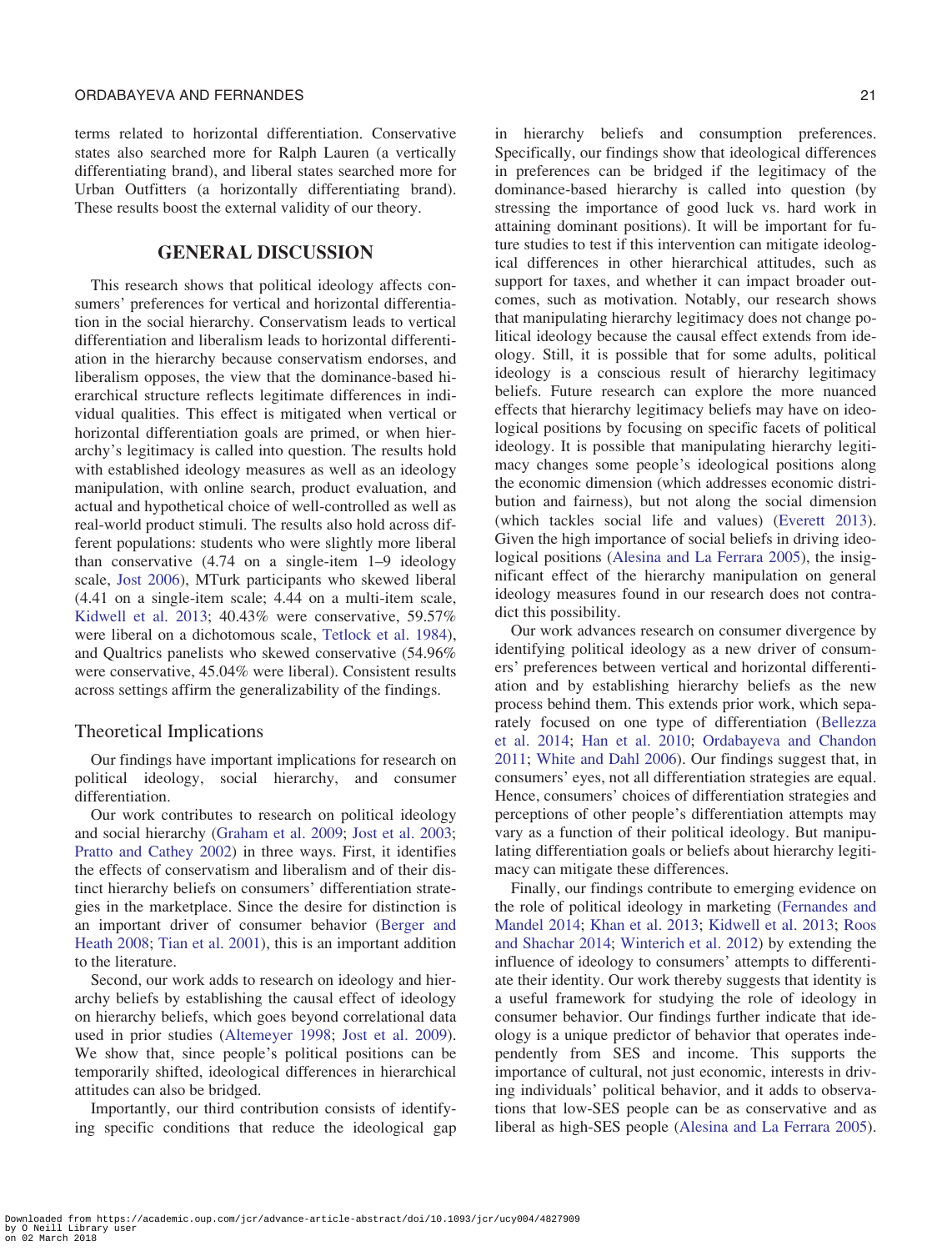<span id="page-21-0"></span>Notably, in our studies, SES did not have a consistent effect on differentiation preferences ([table 2](#page-8-0)), nor did it consistently correlate with ideology ( $r$  ranged between  $-.08$ and .21). These findings are consistent with prior studies showing that subjective status does not necessarily correlate with political ideology [\(Brown-Iannuzzi et al. 2015\)](#page-22-0), and that SES may have conflicting—positive ([Veblen](#page-23-0) [1899\)](#page-23-0) or negative [\(Ordabayeva and Chandon 2011](#page-23-0)) effects on vertical differentiation. They are also consistent with prior reports highlighting the limitations of measuring SES [\(Quon and McGrath 2014\)](#page-23-0). Future research on how different measures and manipulations of SES may impact the link between political ideology and consumer differentiation will be useful.

More broadly, our work contributes to the emerging view that political ideology, with its norms and beliefs, may constitute a type of cultural lens [\(Markus and](#page-23-0) [Kitayama 1991](#page-23-0)) that can explain individual behaviors. It will be interesting to study how such a political lens shapes other aspects of individual identity and how different cultural dimensions, such as power distance [\(Gao, Winterich,](#page-22-0) [and Zhang 2016\)](#page-22-0), interact with political ideology to influence behavior.

## Practical Implications

Our findings have useful implications for marketers. First, they can inform marketers' targeting decisions. Our results indicate that conservative consumers may be a better target market for products that enable vertical differentiation in the hierarchy, and liberal consumers may be a better target market for products that enable horizontal differentiation in the hierarchy. This means that vertically differentiating products may fare better in politically conservative states and when advertised in conservative outlets such as the *Wall Street Journal*. Horizontally differentiating products may do better in liberal states and when advertised in liberal outlets such as the New York Times. Provided the distinct media preferences of conservatives and liberals ([Experian Simmons 2011](#page-22-0)), our findings offer actionable opportunities to managers.

Second, studies 1C and 2 suggest that the same product may appeal differently to conservatives and liberals depending on the product's positioning. Hence, it may be profitable to tailor the positioning of products in advertising campaigns to the political orientation of target markets. However, when tailoring advertising campaigns to specific markets is infeasible, our study 2 results suggest that framing the product through tailored descriptions in companies' public relations efforts, such as press interviews or magazine articles, may also be effective.

From the policy perspective, our findings suggest that strategies that shift individuals' hierarchy legitimacy perceptions can bridge the divide between the opinions of conservatives and liberals about issues informed by hierarchy beliefs. For example, it is possible that opinions on issues such as wealth redistribution could be depolarized, at least temporarily, if public discourse challenged individuals' inherent views about the legitimacy of the dominance-based hierarchy.

In conclusion, the present research shows that political ideology significantly affects how consumers differentiate from others in the marketplace. We hope that it will inspire future work on the role of political ideology in shaping consumer identity and behavior.

## DATA COLLECTION INFORMATION

The first author supervised the collection of student data by research assistants for study 1A at Boston College (fall 2016) and the collection of Qualtrics panel data by Qualtrics for study 2 (spring 2017). Both authors jointly collected online data for studies 1B (fall 2017), 1C (spring 2017), and 4 (fall 2016) on Amazon Mechanical Turk and online data for study 3 (summer 2017) through TurkPrime. The second author collected online Google search data for study 5 (fall 2016). Both authors analyzed the data.

## **REFERENCES**

- Abramowitz, Alan I. and Kyle L. Saunders (2008), "Is Polarization a Myth?" Journal of Politics, 70 (2), 542–55.
- Adler, Nancy E., Elissa S. Epel, Grace Castellazzo, and Jeannette R. Ickovics (2000), "Relationship of Subjective and Objective Social Status with Psychological and Physiological Functioning: Preliminary Data in Healthy, White Women," Health Psychology, 19 (6), 586–92.
- Ailawadi, Kusum L., Koen Pauwels, and Jan-Benedict E. M. Steenkamp (2008), "Private-Label Use and Store Loyalty," Journal of Marketing, 72 (6), 19–30.
- Alesina, Alberto and Eliana La Ferrara (2005), "Preferences for Redistribution in the Land of Opportunities," Journal of Public Economics, 89 (5–6), 897–931.
- Alford, John R., Carolyn L. Funk, and John R. Hibbing (2005), "Are Political Orientations Genetically Transmitted?" American Political Science Review, 99 (2), 153–67.
- Altemeyer, Robert A. (1998), "The Other 'Authoritarian' Personality," in Advances in Experimental Social Psychology, ed. Mark P. Zanna, New York: Academic Press, 47–91.
- Belk, Russell W. (1988), "Possessions and the Extended Self," Journal of Consumer Research, 15 (2), 139–67.
- Bellezza, Silvia, Francesca Gino, and Anat Keinan (2014), "The Red Sneakers Effect: Inferring Status and Competence from Signals of Nonconformity," Journal of Consumer Research, 41 (1), 35–54.
- Berger, Jonah and Chip Heath (2008), "Who Drives Divergence? Identity Signaling, Outgroup Dissimilarity, and the Abandonment of Cultural Tastes," Journal of Personality and Social Psychology, 95 (3), 593–607.
- Brewer, Marilynn B. (1991), "The Social Self: On Being the Same and Different at the Same Time," Personality and Social Psychology Bulletin, 17 (5), 475–82.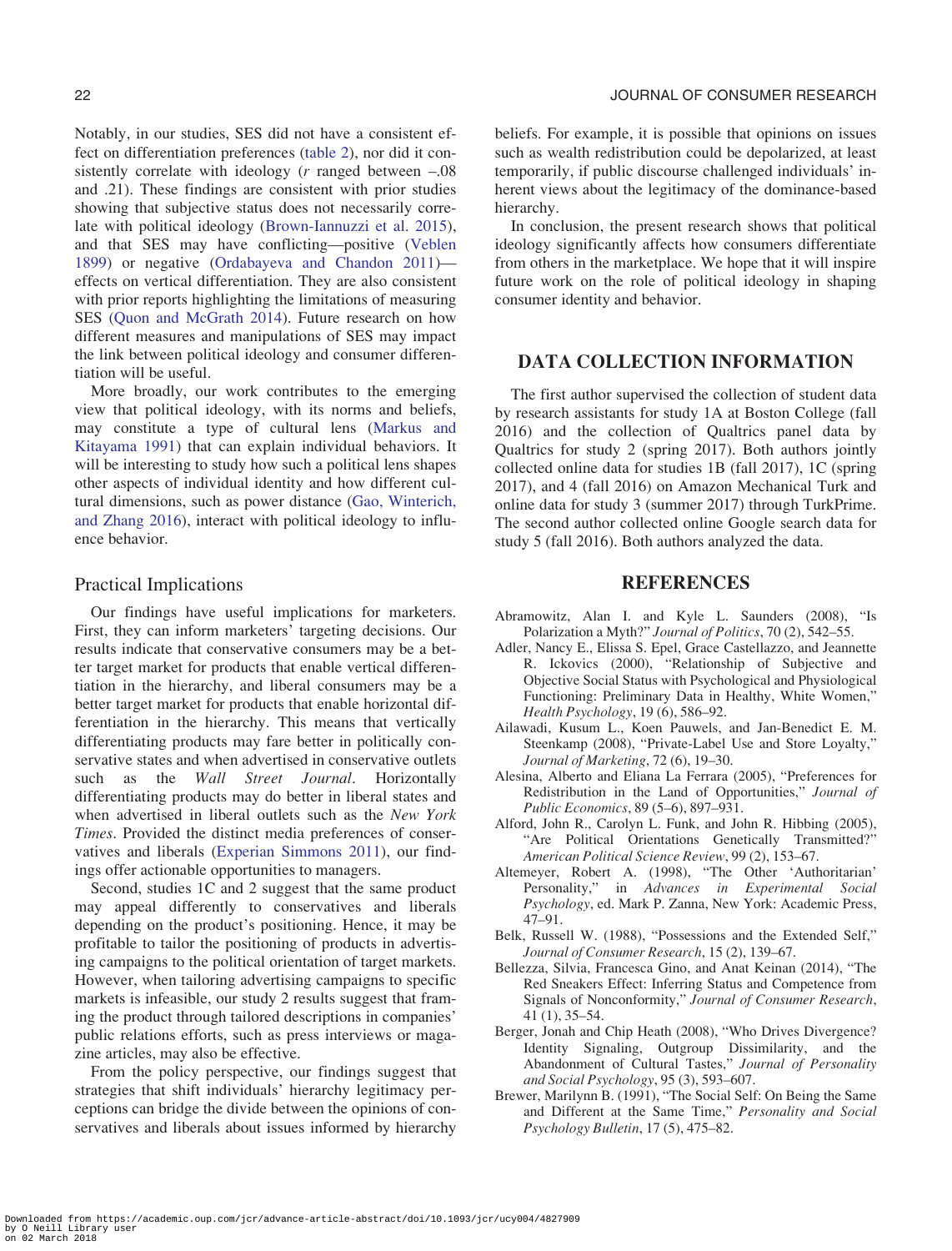#### <span id="page-22-0"></span>ORDABAYEVA AND FERNANDES 23

- Brown-Iannuzzi, Jazmin L., Kristjen B. Lundberg, Aaron C. Kay, and B. Keith Payne (2015), "Subjective Status Shapes Political Preferences," Psychological Science, 26 (1), 15–26.
- Carraro, Luciana, Luigi Castelli, Claudia Macchiella, and Alessio Avenanti (2011), "The Automatic Conservative: Ideology-Based Attentional Asymmetries in the Processing of Valenced Information," PLoS ONE, 6 (11), e26456.
- Chan, Cindy, Jonah Berger, and Leaf Van Boven (2012), "Identifiable but Not Identical: Combining Social Identity and Uniqueness Motives in Choice," Journal of Consumer Research, 39 (3), 561–73.
- Chow, Rosalind M. and Jeff Galak (2012), "The Effect of Inequality Frames on Support for Redistributive Tax Policies," Psychological Science, 23 (12), 1467–69.
- Crawford, Jarret T., Stephanie R. Mallinas, and Bryan J. Furman (2015), "The Balanced Ideological Antipathy Model: Explaining the Effects of Ideological Attitudes on Inter-Group Antipathy across the Political Spectrum," Personality and Social Psychology Bulletin, 41 (12), 1607–22.
- Dommer, Sarah L., Vanitha Swaminathan, and Rohini Ahluwalia (2013), "Using Differentiated Brands to Deflect Exclusion and Protect Inclusion: The Moderating Role of Self-Esteem on Attachment to Differentiated Brands," Journal of Consumer Research, 40 (4), 657–75.
- Everett, Jim A. C. (2013), "The 12 Item Social and Economic Conservatism Scale," PLOS One, 8 (12), e82131.
- Experian Simmons (2011), Simmons Consumer Segmentations:  $PoliticalPersonas<sup>SM</sup>$ , [http://www.experian.com/assets/sim](http://www.experian.com/assets/simmons-research/white-papers/simmons-2011-political-personas-report.pdf)[mons-research/white-papers/simmons-2011-political-personas](http://www.experian.com/assets/simmons-research/white-papers/simmons-2011-political-personas-report.pdf)[report.pdf](http://www.experian.com/assets/simmons-research/white-papers/simmons-2011-political-personas-report.pdf).
- Federico, Christopher M. and Jim Sidanius (2002), "Racism, Ideology, and Affirmative Action Revisited: The Antecedents and Consequences of 'Principled Objections' to Affirmative Action," Journal of Personality and Social Psychology, 82 (4), 488–502.
- Feinberg, Matthew, Alexa M. Tullett, Zachary Mensch, William Hart, and Sara Gottlieb (2017), "The Political Reference Point: How Geography Shapes Political Identity," PLoS One, 12 (2), e0171497.
- Fernandes, Daniel and Naomi Mandel (2014), "Political Conservatism and Variety-Seeking," Journal of Consumer Psychology, 24 (1), 79–86.
- Fraley, R. Chris, Brian N. Griffin, Jay Belsky, and Glenn I. Roisman (2012), "Developmental Antecedents of Political Ideology: A Longitudinal Investigation from Birth to Age 18," Psychological Science, 23 (11), 1425–31.
- Gao, Huachao, Karen Page Winterich, and Yinlong Zhang (2016), "All That Glitters Is Not Gold: How Others' Status Influences the Effect of Power Distance Belief on Status Consumption," Journal of Consumer Research, 43 (2), 265–81.
- Gelman, Andrew, Boris Shor, Joseph Bafumi, and David Park (2007), "Rich State, Poor State, Red State, Blue State: What's the Matter with Connecticut?" Quarterly Journal of Political Science, 2 (4), 345–67.
- Ghitza, Yair and Andrew Gelman (2014), "The Great Society, Reagan's Revolution, and Generations of Presidential Voting," working paper, Department of Political Science, Columbia University, New York, NY 10027.
- Ginsberg, Jeremy, Matthew H. Mohebbi, Rajan S. Patel, Lynnette Brammer, Mark S. Smolinski, and Larry Brilliant (2009),

"Detecting Influenza Epidemics Using Search Engine Query Data," Nature, 457 (7232), 1012–14.

- Goel, Sharad, Jake M. Hofman, Sébastien Lahaie, David M. Pennock, and Duncan J. Watts (2010), "Predicting Consumer Behavior with Web Search," Proceedings of the National Academy of Sciences, 107 (41), 17486–490.
- Gollwitzer, Peter M. (1999), "Implementation Intentions: Strong Effects of Simple Plans," American Psychologist, 54 (7), 493–503.
- Graham, Jesse, Jonathan Haidt, and Brian A. Nosek (2009), "Liberals and Conservatives Rely on Different Sets of Moral Foundations," Journal of Personality and Social Psychology, 96 (5), 1029–46.
- Gromet, Dena M., Kimberly A. Hartson, and David K. Sherman (2015), "The Politics of Luck: Political Ideology and the Perceived Relationship between Luck and Success," Journal of Experimental Social Psychology, 59 (July), 40–46.
- Han, Young Jee, Joseph C. Nunes, and Xavier Drèze (2010), "Signaling Status with Luxury Goods: The Role of Brand Prominence," Journal of Marketing, 74 (4), 15–30.
- Hayes, Andrew (2013), Introduction to Mediation, Moderation, and Conditional Process Analysis, New York: Guilford Press.
- Iyengar, Shanto and Sean J. Westwood (2015), "Fear and Loathing across Party Lines: New Evidence on Group Polarization," American Journal of Political Science, 59 (3), 690–707.
- Jost, John T. (2006), "The End of the End of Ideology," American Psychologist, 61 (7), 651–70.
- Jost, John T., Christopher M. Federico, and Jaime L. Napier (2009), "Political Ideology: Its Structure, Functions, and Elective Affinities," Annual Review of Psychology, 60, 307–37.
- Jost, John T., Jack Glaser, Arie W. Kruglanski, and Frank J. Sulloway (2003), "Political Conservatism as a Motivated Social Cognition," Psychological Bulletin, 129 (3), 339–75.
- Judd, Charles M., Jacob Westfall, and David A. Kenny (2012), "Treating Stimuli as a Random Factor in Social Psychology: A New and Comprehensive Solution to a Pervasive but Largely Ignored Problem," Journal of Personality and Social Psychology, 103 (1), 54–69.
- Jung, Kiju, Ellen Garbarino, Donnel Briley, and Jesse Wynhausen (2017), "Blue and Red Voices: Effects of Political Ideology on Consumers' Complaining and Disputing Behavior, Journal of Consumer Research, 44 (3), 477–99.
- Khan, Romana, Kanishka Misra, and Vishal Singh (2013), "Ideology and Brand Consumption," Psychological Science, 24 (3), 326–333.
- Kidwell, Blair, Adam Farmer, and David M. Hardesty (2013), "Getting Liberals and Conservatives to Go Green: Political Ideology and Congruent Appeals," Journal of Consumer Research, 40 (2), 350–67.
- Kluegel, James R. and Eliot R. Smith (1981), Beliefs about Inequality: Americans' Views of What Is and What Ought to Be, Hawthorne, NY: Aldine de Gruyter.
- Litman, Leib, Jonathan Robinson, and Tzvi Abberbock (2017), "TurkPrime.com: A Versatile Crowdsourcing Data Acquisition Platform for the Behavioral Sciences," Behavior Research Methods, 49 (2), 433–42.
- Lyons, Jeffrey (2017), "The Family and Partisan Socialization in Red and Blue America," Political Psychology, 38 (2), 297–312.